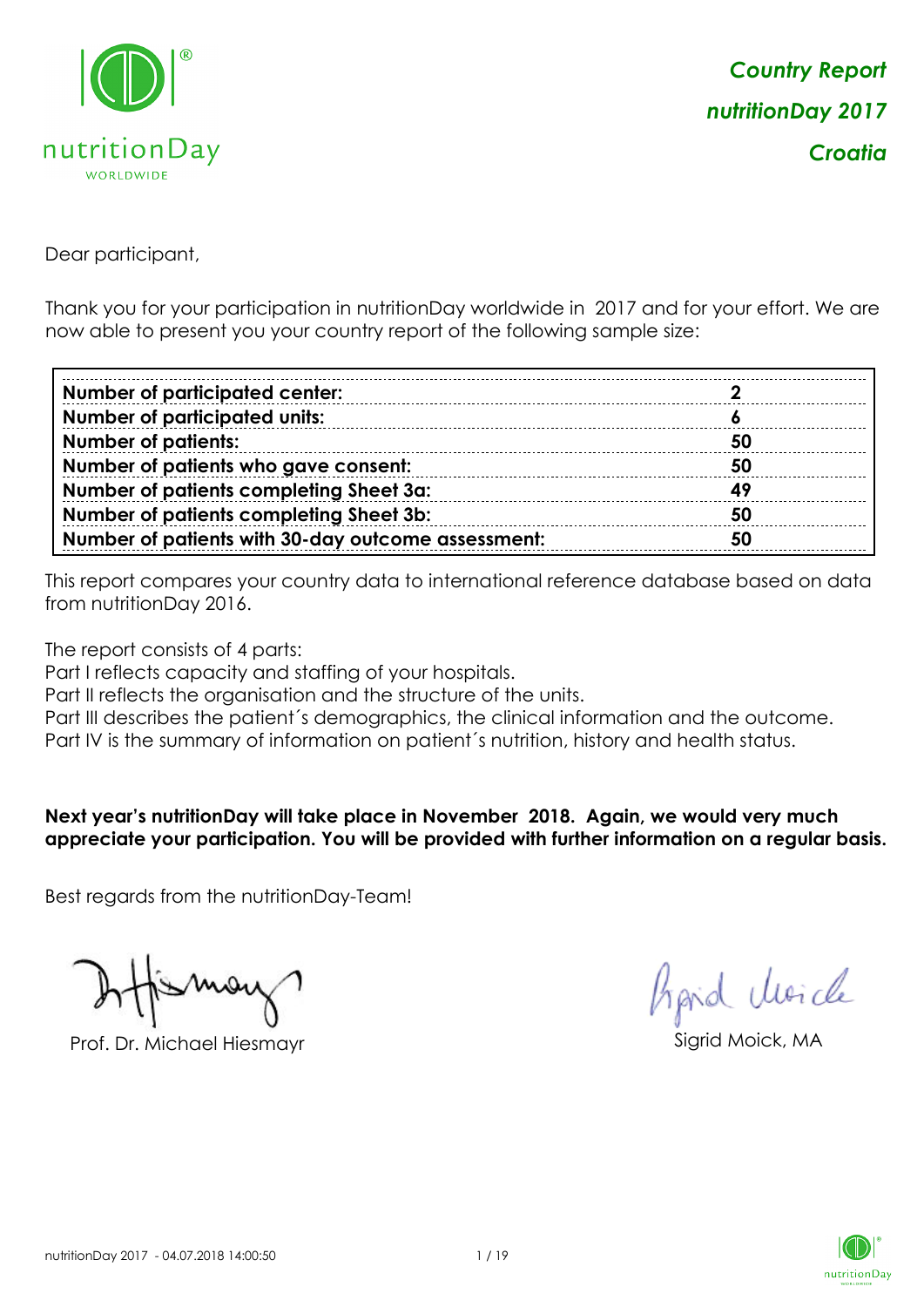## *I. Hospital capacity and staffing ("Hospital sheet")*

|                                                                                    | <b>YOUR RESULTS</b>      | <b>REFERENCE RESULTS</b> |
|------------------------------------------------------------------------------------|--------------------------|--------------------------|
| 1. Total number of beds in hospital                                                | 264 [221-308]            | 290 [162-548]            |
|                                                                                    |                          |                          |
| 2. Total number of admissions in the hospital last year 15238 [15238-15238]        |                          | 16544 [7529-35485]       |
|                                                                                    |                          |                          |
| 3. Total number of staff in the hospital                                           |                          |                          |
| <b>Total medical doctors</b>                                                       | 163 [155-170]            | 161 [64-352]             |
| <b>Medical specialists</b>                                                         | 86 [79-92]               | 108 [42-202]             |
| Medical non-specialists                                                            | 50 [50-50]               | 33 [11-78]               |
| <b>Nurses</b>                                                                      | 467 [416-519]            | 347 [123-753]            |
| <b>Dieticians</b>                                                                  | $1[1-1]$                 | $4[2-8]$                 |
| <b>Nutritionists</b>                                                               | $1[1-1]$                 | $1[0-4]$                 |
| Pharmacists                                                                        | $3[2-3]$                 | $6[3-17]$                |
| Kitchen staff                                                                      | 26 [26-26]               | 29 [13-53]               |
|                                                                                    |                          |                          |
| <b>Full time equivalent</b>                                                        |                          |                          |
| <b>Total medical doctors</b>                                                       | $\overline{\phantom{0}}$ | 119 [53-333]             |
| <b>Medical specialists</b>                                                         |                          | 88 [43-204]              |
| Medical non-specialists                                                            | $\overline{\phantom{a}}$ | 31 [10-79]               |
| <b>Nurses</b>                                                                      |                          | 309 [119-725]            |
| <b>Dieticians</b>                                                                  | $\overline{\phantom{a}}$ | $4[2-7]$                 |
| <b>Nutritionists</b>                                                               | ۰                        | $1[0-3]$                 |
| Pharmacists                                                                        | $\overline{a}$           | $5[3-15]$                |
| Kitchen staff                                                                      |                          | 22 [13-46]               |
|                                                                                    |                          |                          |
| 4. Does the hospital have a nutrition care strategy?                               | 1 (50.0%) Yes            | 203 (77.5%) Yes          |
|                                                                                    |                          |                          |
| 5. Which nutrition-related standards or routine activities exist in your hospital? |                          |                          |
| Nutrition training is available                                                    | 1 (50.0%) Yes            | 170 (64.9%) Yes          |
| Nutrition steering committee is available                                          |                          | 151 (57.6%) Yes          |
| Quality indicators are recorded and reported to national<br>or regional level      |                          | 105 (40.1%) Yes          |
| Quality indicators are used for internal benchmarking                              | 1 (50.0%) Yes            | 134 (51.1%) Yes          |
| Patient feedback about food and food service is collected<br>using a questionnaire | 2 (100%) Yes             | 184 (70.2%) Yes          |
| None                                                                               |                          | 17 (6.5%) Yes            |
| No answer given                                                                    |                          |                          |

#### **6. Which codes are available /routinely used in your hospital for billing and reimbursement purposes?**

| <b>Codes available</b>     |               |                 |
|----------------------------|---------------|-----------------|
| <b>Nutrition Support</b>   | 1 (50.0%) Yes | 121 (46.2%) Yes |
| Oral nutrition supplements | 2 (100%) Yes  | 99 (37.8%) Yes  |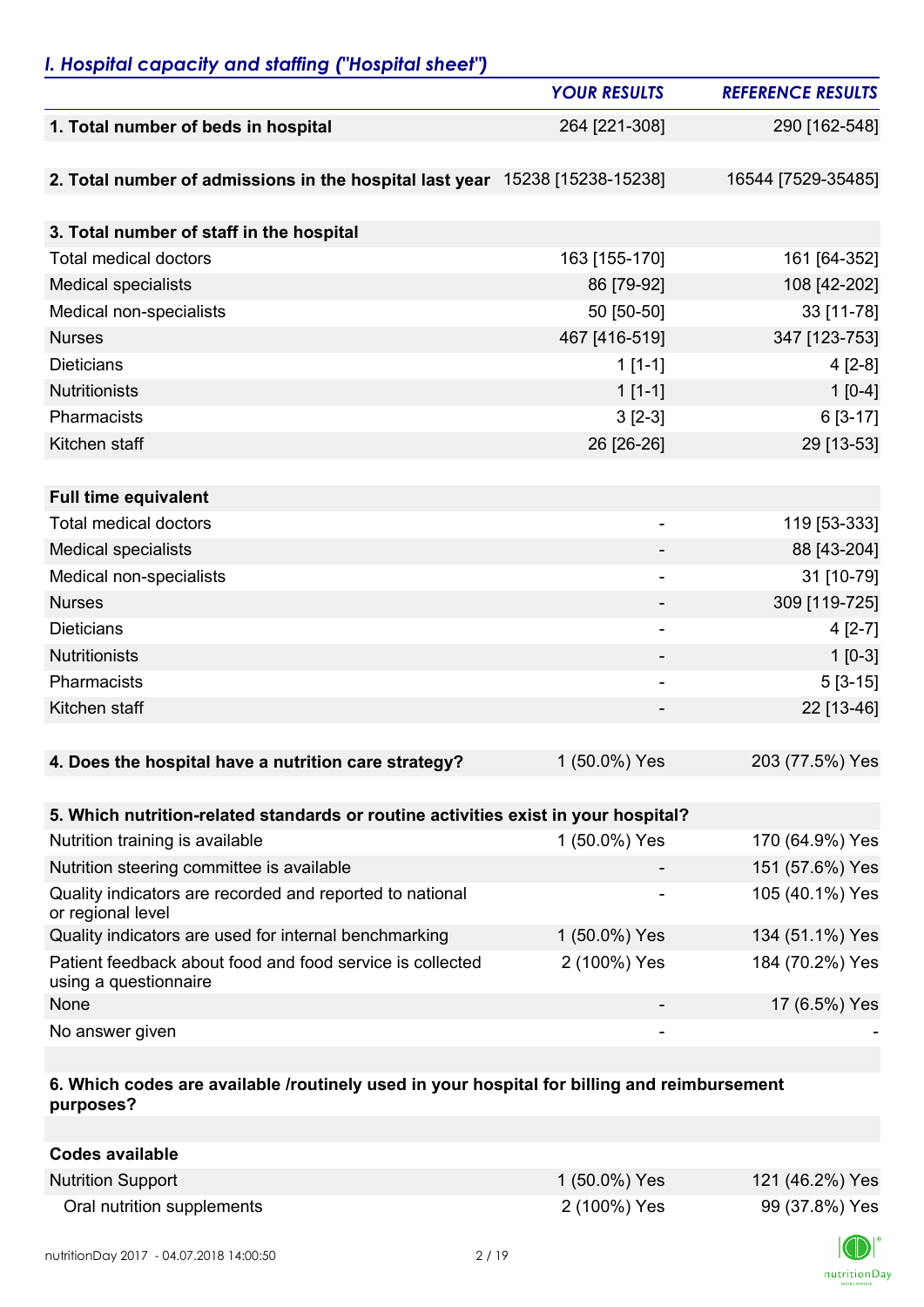| Parenteral nutrition                                      | 2 (100%) Yes             | 139 (53.1%) Yes |
|-----------------------------------------------------------|--------------------------|-----------------|
| <b>Enteral nutrition</b>                                  | 2 (100%) Yes             | 119 (45.4%) Yes |
| Dietary counseling                                        | 1 (50.0%) Yes            | 86 (32.8%) Yes  |
| Specific dietary interventions                            |                          | 70 (26.7%) Yes  |
| Screening for malnutrition                                |                          | 61 (23.3%) Yes  |
| <b>Risk of malnutrition</b>                               |                          | 63 (24.0%) Yes  |
| Malnutrition (in general)                                 |                          | 118 (45.0%) Yes |
| Severity of malnutrition (i.e. mild, moderate, severe)    | $\overline{\phantom{a}}$ | 114 (43.5%) Yes |
| No information available from billing/finance/controlling |                          | 39 (14.9%) Yes  |
| No answer given                                           |                          | $21(8.0\%)$     |
|                                                           |                          |                 |
| <b>Codes routinely used</b>                               |                          |                 |
| <b>Nutrition Support</b>                                  | 1 (50.0%) Yes            | 100 (38.2%) Yes |
| Oral nutrition supplements                                | 2 (100%) Yes             | 82 (31.3%) Yes  |
| Parenteral nutrition                                      | 2 (100%) Yes             | 123 (46.9%) Yes |
| <b>Enteral nutrition</b>                                  | 2 (100%) Yes             | 103 (39.3%) Yes |
| Dietary counseling                                        | 1 (50.0%) Yes            | 68 (26.0%) Yes  |
| Specific dietary interventions                            |                          | 59 (22.5%) Yes  |
| Screening for malnutrition                                |                          | 48 (18.3%) Yes  |
| <b>Risk of malnutrition</b>                               |                          | 44 (16.8%) Yes  |
| Malnutrition (in general)                                 |                          | 98 (37.4%) Yes  |
| Severity of malnutrition (i.e. mild, moderate, severe)    | $\overline{\phantom{a}}$ | 98 (37.4%) Yes  |
| No information available from billing/finance/controlling |                          | 46 (17.6%) Yes  |
| No answer given                                           |                          | 31(1.5%)        |

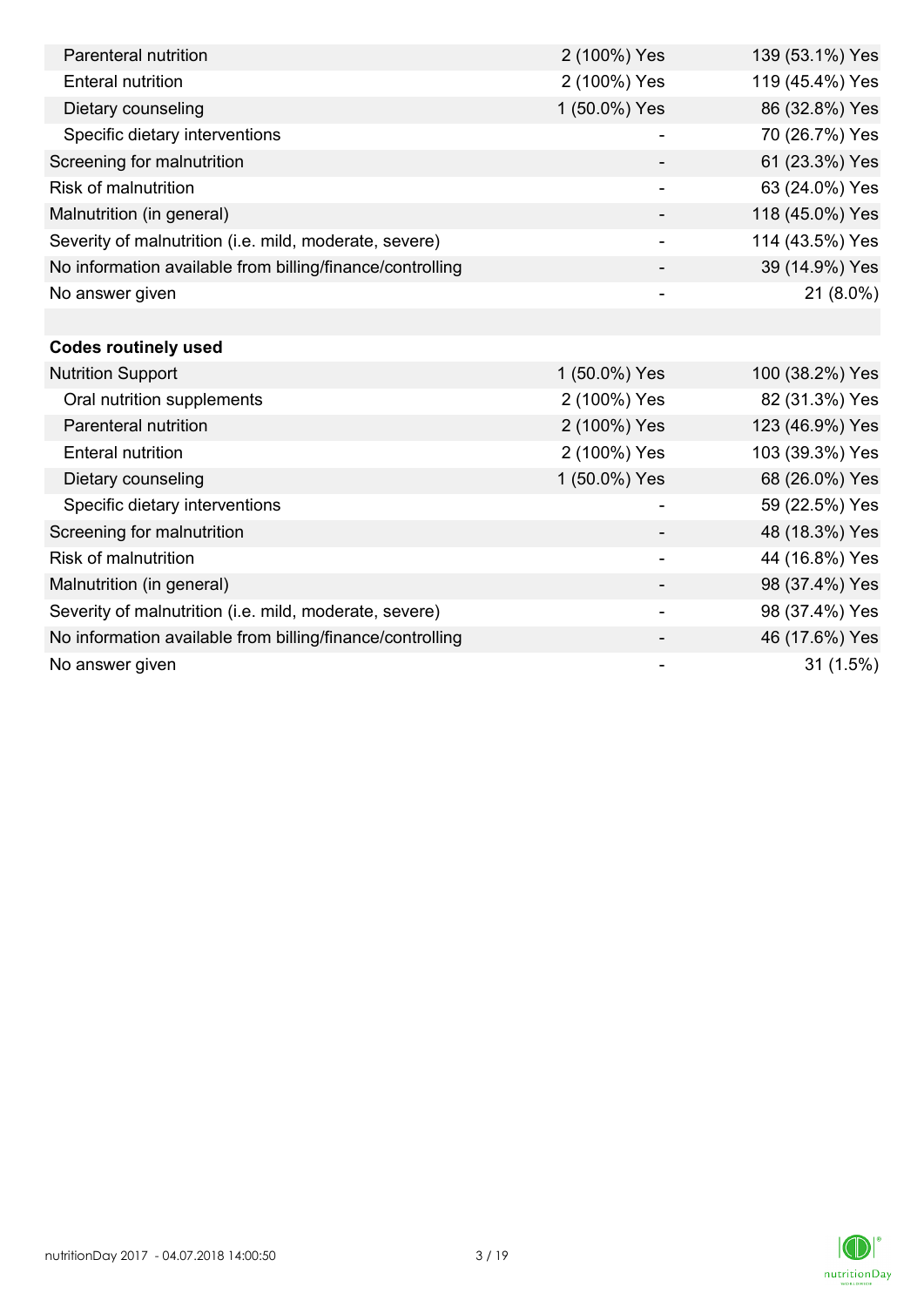# *II. Unit organisation and structures ("Sheet 1a/1b")*

|                                                                       | <b>YOUR RESULTS</b> | <b>REFERENCE RESULTS</b> |
|-----------------------------------------------------------------------|---------------------|--------------------------|
|                                                                       |                     |                          |
| Internal Medicine / General                                           |                     | 20.2%                    |
| Internal Medicine / Cardiology                                        |                     | 5.5%                     |
| Internal Medicine / Gastroenterology & hepatology                     |                     | 6.5%                     |
| Internal Medicine / Geriatrics                                        |                     | 8.2%                     |
| Internal Medicine / Infectious diseases                               |                     | 1.1%                     |
| Internal Medicine / Nephrology                                        | 1(16.7%)            | 1.1%                     |
| Internal Medicine / Oncology (incl. radiotherapy)                     |                     | 7.6%                     |
| Interdisciplinary                                                     |                     | 4.4%                     |
| Long term care                                                        | ÷                   | 2.1%                     |
| Neurology                                                             | 2(33.3%)            | 2.9%                     |
| Surgery / General                                                     |                     | 17.3%                    |
| Surgery/ Cardiac/Vascular/Thoracic                                    |                     | 1.5%                     |
| Surgery / Neurosurgery                                                |                     | 1.1%                     |
| Surgery / Orthopedic                                                  |                     | 4.2%                     |
| Trauma                                                                | 1(16.7%)            | 1.5%                     |
| Ear Nose Throat (ENT)                                                 |                     | 1.5%                     |
| Gynecology / Obstetrics                                               |                     | 2.1%                     |
| Pediatrics                                                            | $2(33.3\%)$         | 0.0%                     |
| Psychiatry                                                            |                     | 0.6%                     |
| <b>Others</b>                                                         |                     | 10.7%                    |
|                                                                       |                     |                          |
| 2. Number of registered inpatients at noon                            | 18 [9-22]           | 25 [18-34]               |
|                                                                       |                     |                          |
| 3. Total bed capacity of the unit                                     | 25 [19-28]          | 31 [25-44]               |
|                                                                       |                     |                          |
| 4. Number of each type of staff in the unit for TODAY's morning shift |                     |                          |
|                                                                       |                     |                          |
| <b>Fully trained</b>                                                  |                     |                          |
| <b>Medical doctors</b>                                                | $5[3-6]$            | $4[2-8]$                 |
| <b>Nurses</b>                                                         | $7[3-8]$            | $5[4-8]$                 |
| Nursing aides                                                         | $2[1-2]$            | $2[1-4]$                 |
| <b>Dieticians</b>                                                     | $0 [0-0]$           | $1[0-1]$                 |
| <b>Nutritionists</b>                                                  | $0[0-0]$            | $0 [0-1]$                |
| Administrative staff                                                  | $0 [0-1]$           | $1[0-2]$                 |
| Other staff involved in patient care                                  | $1[0-1]$            | $1[0-3]$                 |
|                                                                       |                     |                          |
| In training                                                           |                     |                          |
| <b>Medical doctors</b>                                                | $1[1-2]$            | $1 [0-3]$                |
| <b>Medical students</b>                                               | $0 [0-1]$           | $0 [0-2]$                |
| <b>Nurses</b>                                                         | $4[2-5]$            | $1[0-3]$                 |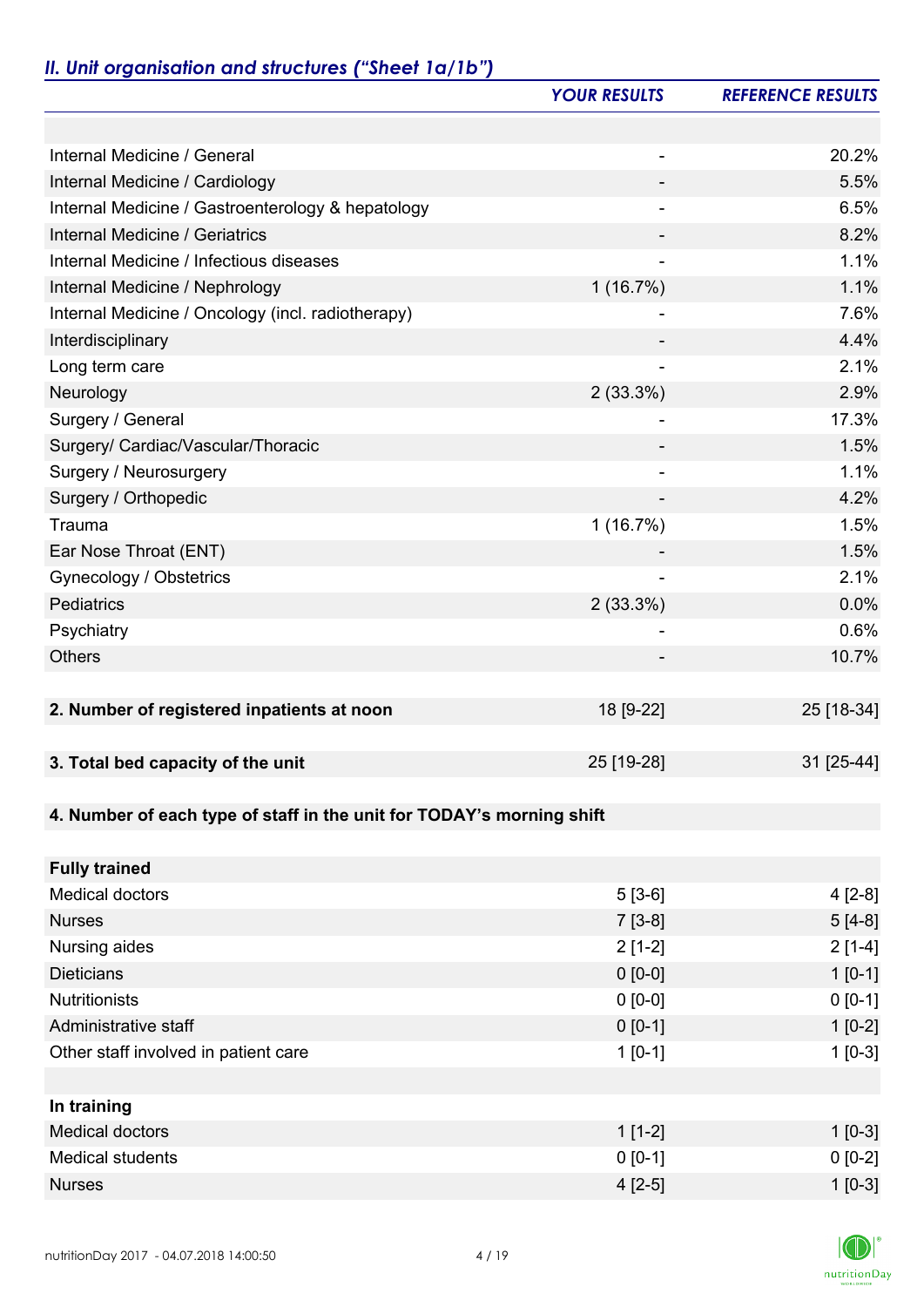| Nursing aides                                                                                       | $1[1-2]$                     | $0 [0-0]$       |
|-----------------------------------------------------------------------------------------------------|------------------------------|-----------------|
| <b>Dieticians</b>                                                                                   | $0 [0-0]$                    | $0 [0-0]$       |
| <b>Nutritionists</b>                                                                                | $0 [0-0]$                    | $0 [0-0]$       |
| Other staff involved in patient care                                                                | $0 [0-0]$                    | $0 [0-0]$       |
|                                                                                                     |                              |                 |
| 5. Is there a nutrition support team in your hospital<br>available?                                 |                              | 337 (74.2%) Yes |
| 6. Does the unit have a nutrition care strategy?                                                    | 2 (33.3%) Yes                | 330 (72.7%) Yes |
|                                                                                                     |                              |                 |
| 7. Is there a person in your unit responsible for<br>nutrition care?                                | 2 (33.3%) Yes                | 331 (72.9%) Yes |
| 8. Is there a dietician, nutritionist or dietetic assistant                                         | 6 (100%) Yes                 | 410 (90.3%) Yes |
| available for your unit?                                                                            |                              |                 |
|                                                                                                     |                              |                 |
| 9. Is specific staff responsible for providing feeding<br>assistance to patients during meal times? | 6 (100%) Yes                 | 282 (62.1%) Yes |
| 10. How do you MAINLY screen/monitor patients for                                                   |                              |                 |
| malnutrition?                                                                                       |                              |                 |
| At admission                                                                                        |                              |                 |
| No routine screening                                                                                |                              | 46 (9.7%) Yes   |
| No fixed criteria                                                                                   | 1 (16.7%) Yes                | 10 (2.1%) Yes   |
| Experience / visual assessment only                                                                 | 2 (33.3%) Yes                | 43 (9.1%) Yes   |
| Weighing / BMI only                                                                                 | 3 (50.0%) Yes                | 66 (13.9%) Yes  |
| <b>Nutritional Risk Screening (NRS) 2002</b>                                                        |                              | 136 (28.6%) Yes |
| Malnutrition Universal Screening Tool (MUST)                                                        |                              | 29 (6.1%) Yes   |
| Malnutrition Screening tool (MST)                                                                   |                              | 42 (8.8%) Yes   |
| <b>SNAQ</b>                                                                                         |                              | 2 (0.42%) Yes   |
| Other formal tool                                                                                   |                              | 77 (16.2%) Yes  |
| I do not know                                                                                       |                              | 3 (0.63%) Yes   |
| Missing                                                                                             | $\qquad \qquad \blacksquare$ | $21(4.4\%)$     |
|                                                                                                     |                              |                 |
| <b>During hospital stay</b>                                                                         |                              |                 |
| No routine monitoring                                                                               |                              | 44 (9.3%) Yes   |
| No fixed criteria                                                                                   |                              | 44 (9.3%) Yes   |
| Experience / visual assessment only                                                                 | 4 (66.7%) Yes                | 90 (18.9%) Yes  |
| Weighing / BMI only                                                                                 | 2 (33.3%) Yes                | 136 (28.6%) Yes |
| Other formal tool                                                                                   |                              | 130 (27.4%) Yes |
| I do not know                                                                                       |                              | 10 (2.1%) Yes   |
| Missing                                                                                             |                              | $21(4.4\%)$     |
|                                                                                                     |                              |                 |
| 11a. Do you routinely use guidelines or standards for<br>nutrition care?                            | 5 (83.3%) Yes                | 354 (78.8%) Yes |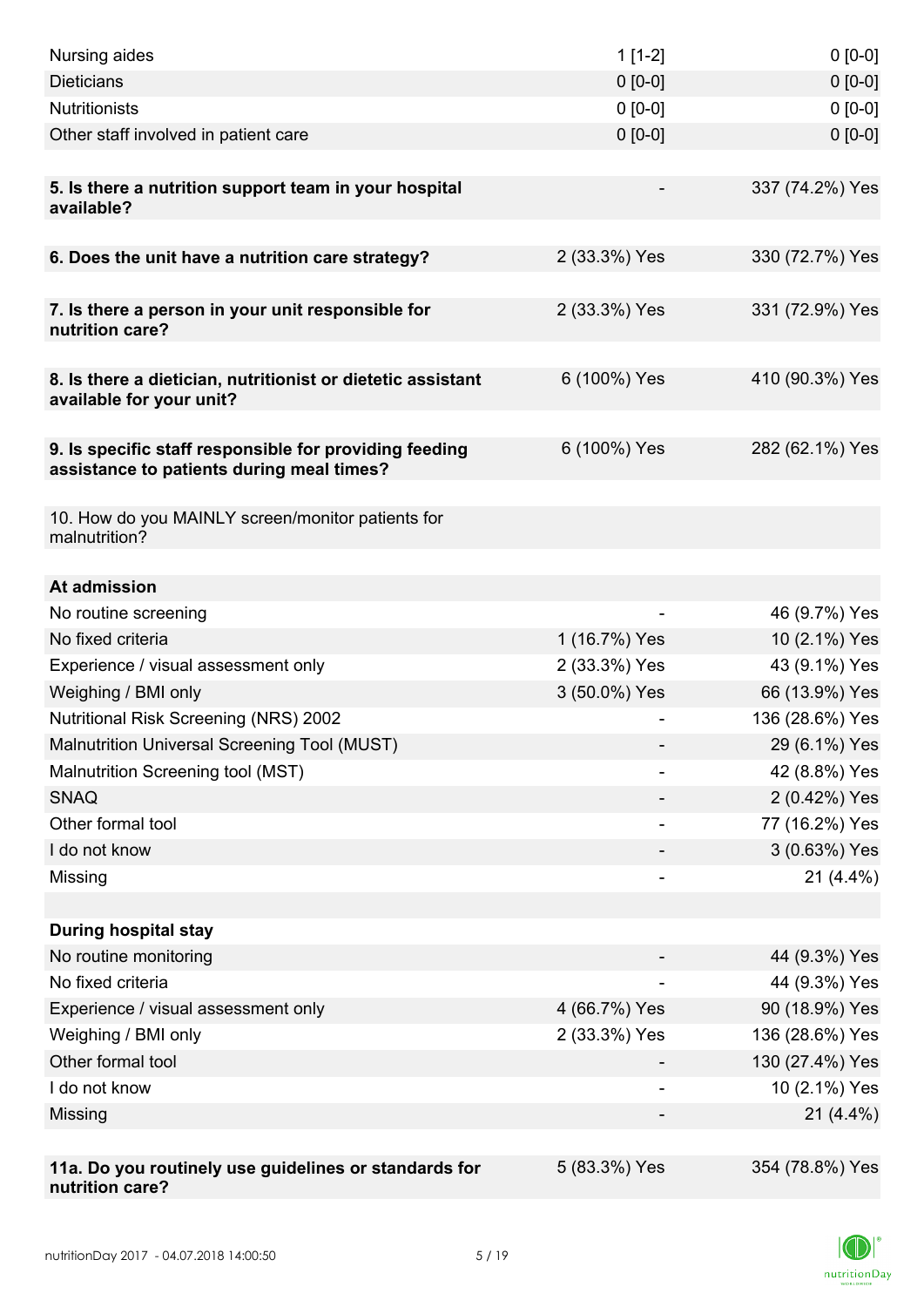| 11b. If yes, which one is mainly used?  |               |                 |
|-----------------------------------------|---------------|-----------------|
| International guidelines                | -             | 91 (25.7%) Yes  |
| National guidelines                     | 4 (80.0%) Yes | 56 (15.8%) Yes  |
| Standards on hospital level             |               | 119 (33.6%) Yes |
| Standards on unit level                 |               | 24 (6.8%) Yes   |
| Individual patient nutrition care plans | 1 (20.0%) Yes | 57 (16.1%) Yes  |
| Other                                   |               | 4 (1.1%) Yes    |
| Missing                                 |               | 3(0.85%)        |

# **12. What is routinely done in your unit for given patient groups?**

| At risk                                                    |               |                 |
|------------------------------------------------------------|---------------|-----------------|
| Watchful waiting                                           | 1 (16.7%) Yes | 142 (29.9%) Yes |
| Discuss nutrition care activities during ward rounds       | 1 (16.7%) Yes | 199 (41.9%) Yes |
| Develop an individual nutrition care plan                  | 2 (33.3%) Yes | 251 (52.8%) Yes |
| Initiate treatment / nutrition intervention                | 4 (66.7%) Yes | 286 (60.2%) Yes |
| Consult a nutrition expert (dietician, nutritionist, etc.) | 3 (50.0%) Yes | 292 (61.5%) Yes |
| Consult a medical professional                             | 4 (66.7%) Yes | 178 (37.5%) Yes |
| Calculate energy requirements                              | 5 (83.3%) Yes | 240 (50.5%) Yes |
| Calculate protein requirements                             | 6 (100%) Yes  | 234 (49.3%) Yes |
|                                                            |               |                 |
| <b>Malnourished</b>                                        |               |                 |
| Watchful waiting                                           | 1 (16.7%) Yes | 101 (21.3%) Yes |
| Discuss nutrition care activities during ward rounds       | 1 (16.7%) Yes | 218 (45.9%) Yes |
| Develop an individual nutrition care plan                  |               | 267 (56.2%) Yes |
| Initiate treatment / nutrition intervention                | 1 (16.7%) Yes | 316 (66.5%) Yes |
| Consult a nutrition expert (dietician, nutritionist, etc.) | 1 (16.7%) Yes | 294 (61.9%) Yes |
| Consult a medical professional                             | 1 (16.7%) Yes | 192 (40.4%) Yes |
| Calculate energy requirements                              |               | 270 (56.8%) Yes |
| Calculate protein requirements                             |               | 266 (56.0%) Yes |
|                                                            |               |                 |
| <b>Every patient</b>                                       |               |                 |
| Watchful waiting                                           | 5 (83.3%) Yes | 204 (42.9%) Yes |
| Discuss nutrition care activities during ward rounds       | 5 (83.3%) Yes | 131 (27.6%) Yes |
| Develop an individual nutrition care plan                  | 3 (50.0%) Yes | 79 (16.6%) Yes  |
| Initiate treatment / nutrition intervention                | 2 (33.3%) Yes | 61 (12.8%) Yes  |
| Consult a nutrition expert (dietician, nutritionist, etc.) | 2 (33.3%) Yes | 77 (16.2%) Yes  |
| Consult a medical professional                             | 2 (33.3%) Yes | 105 (22.1%) Yes |
| Calculate energy requirements                              | 1 (16.7%) Yes | 56 (11.8%) Yes  |
| Calculate protein requirements                             |               | 50 (10.5%) Yes  |
|                                                            |               |                 |
| <b>Never</b>                                               |               |                 |
| Watchful waiting                                           |               | 35 (7.4%) Yes   |
| Discuss nutrition care activities during ward rounds       |               | 38 (8.0%) Yes   |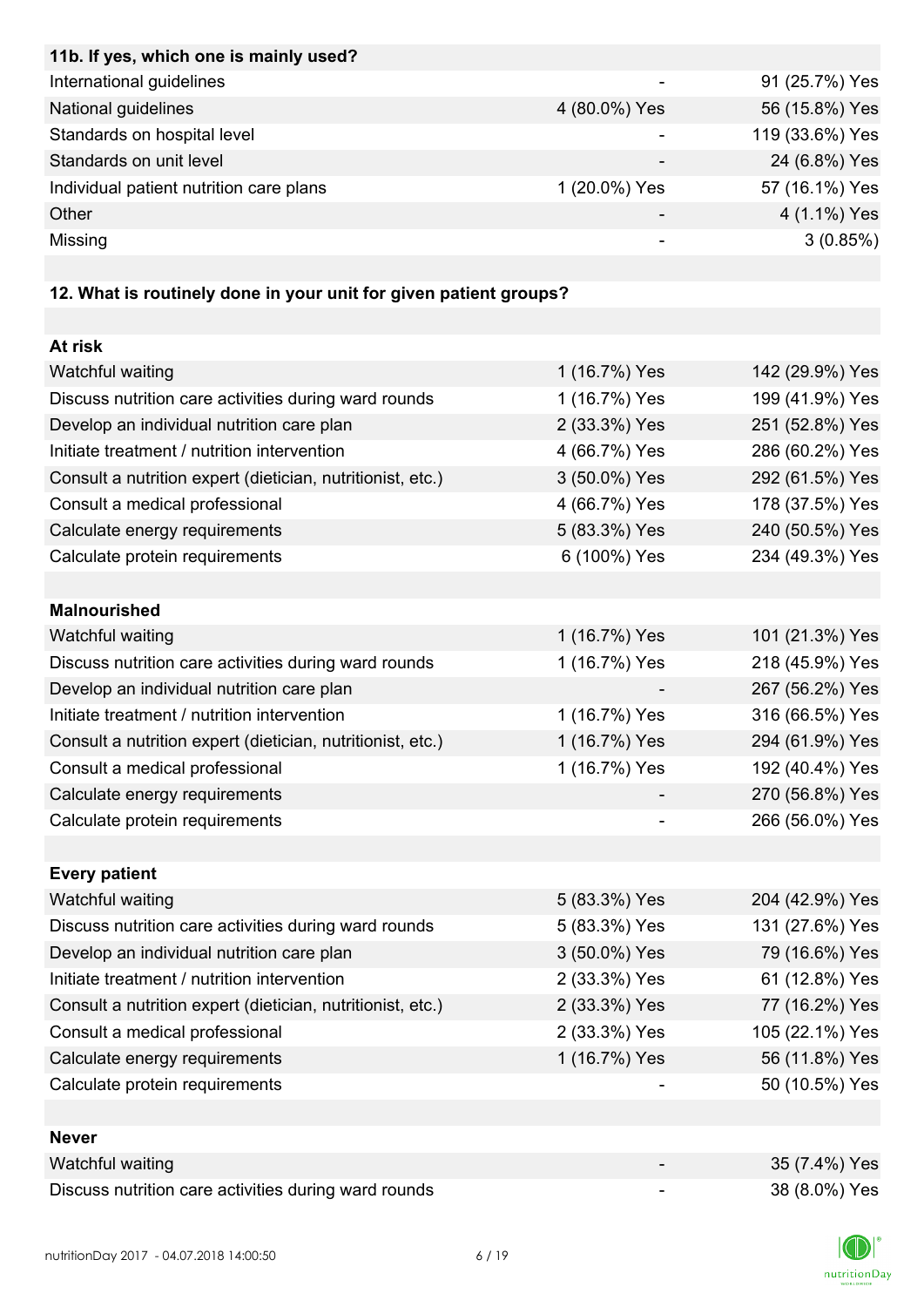| Develop an individual nutrition care plan                          | 1 (16.7%) Yes            | 32 (6.7%) Yes   |
|--------------------------------------------------------------------|--------------------------|-----------------|
| Initiate treatment / nutrition intervention                        |                          | 6 (1.3%) Yes    |
| Consult a nutrition expert (dietician, nutritionist, etc.)         |                          | 8 (1.7%) Yes    |
| Consult a medical professional                                     |                          | 49 (10.3%) Yes  |
| Calculate energy requirements                                      |                          | 51 (10.7%) Yes  |
| Calculate protein requirements                                     |                          | 55 (11.6%) Yes  |
|                                                                    |                          |                 |
| I do not know                                                      |                          |                 |
| Watchful waiting                                                   |                          | 22 (4.6%) Yes   |
| Discuss nutrition care activities during ward rounds               |                          | 11 (2.3%) Yes   |
| Develop an individual nutrition care plan                          |                          | 5 (1.1%) Yes    |
| Initiate treatment / nutrition intervention                        | $\overline{\phantom{0}}$ | 5 (1.1%) Yes    |
| Consult a nutrition expert (dietician, nutritionist, etc.)         | 1 (16.7%) Yes            | 4 (0.84%) Yes   |
| Consult a medical professional                                     |                          | 19 (4.0%) Yes   |
| Calculate energy requirements                                      |                          | 12 (2.5%) Yes   |
| Calculate protein requirements                                     |                          | 14 (2.9%) Yes   |
|                                                                    |                          |                 |
| 13. When do you routinely weigh your patients?                     |                          |                 |
| at admission                                                       | 2 (33.3%) Yes            | 300 (63.2%) Yes |
| Within 24 hours                                                    | 2 (33.3%) Yes            | 70 (14.7%) Yes  |
| Within 48 hours                                                    |                          | 20 (4.2%) Yes   |
| Within 72 hours                                                    |                          | 14 (2.9%) Yes   |
| Every week                                                         | 2 (33.3%) Yes            | 164 (34.5%) Yes |
| Occasionally                                                       | 2 (33.3%) Yes            | 60 (12.6%) Yes  |
| When requested                                                     | 3 (50.0%) Yes            | 212 (44.6%) Yes |
| At discharge                                                       | 1 (16.7%) Yes            | 22 (4.6%) Yes   |
| Never                                                              | 1 (16.7%) Yes            | 8 (1.7%) Yes    |
| I do not know                                                      |                          | 1 (0.21%) Yes   |
| No answer given                                                    | $1(2.9\%)$               | 23 (4.8%)       |
|                                                                    |                          |                 |
| 14. What do you do to support adequate food intake of patients?    |                          |                 |
| Offer additional meals or in between snacks                        | 6 (100%) Yes             | 350 (73.7%) Yes |
| Offer meal choices                                                 | 4 (66.7%) Yes            | 348 (73.3%) Yes |
| Offer different portion sizes                                      | 5 (83.3%) Yes            | 292 (61.5%) Yes |
| Consider food presentation                                         | 2 (33.3%) Yes            | 198 (41.7%) Yes |
| Change food texture/consistency as needed                          | 4 (66.7%) Yes            | 389 (81.9%) Yes |
| Consider patient problems with eating and drinking                 | 6 (100%) Yes             | 385 (81.1%) Yes |
| Ensure that mealtimes are undisturbed/protected<br>mealtime policy | 6 (100%) Yes             | 58 (12.2%) Yes  |
| Promote positive eating environment                                | 5 (83.3%) Yes            | 92 (19.4%) Yes  |
| Consider cultural/religious preferences                            | 6 (100%) Yes             | 200 (42.1%) Yes |
| Consider patient allergies / intolerances                          | 6 (100%) Yes             | 228 (48.0%) Yes |
| Other                                                              | 1 (16.7%) Yes            | 29 (6.1%) Yes   |
| I do not know                                                      |                          | 6 (1.3%) Yes    |
| No answer given                                                    |                          | $21(4.4\%)$     |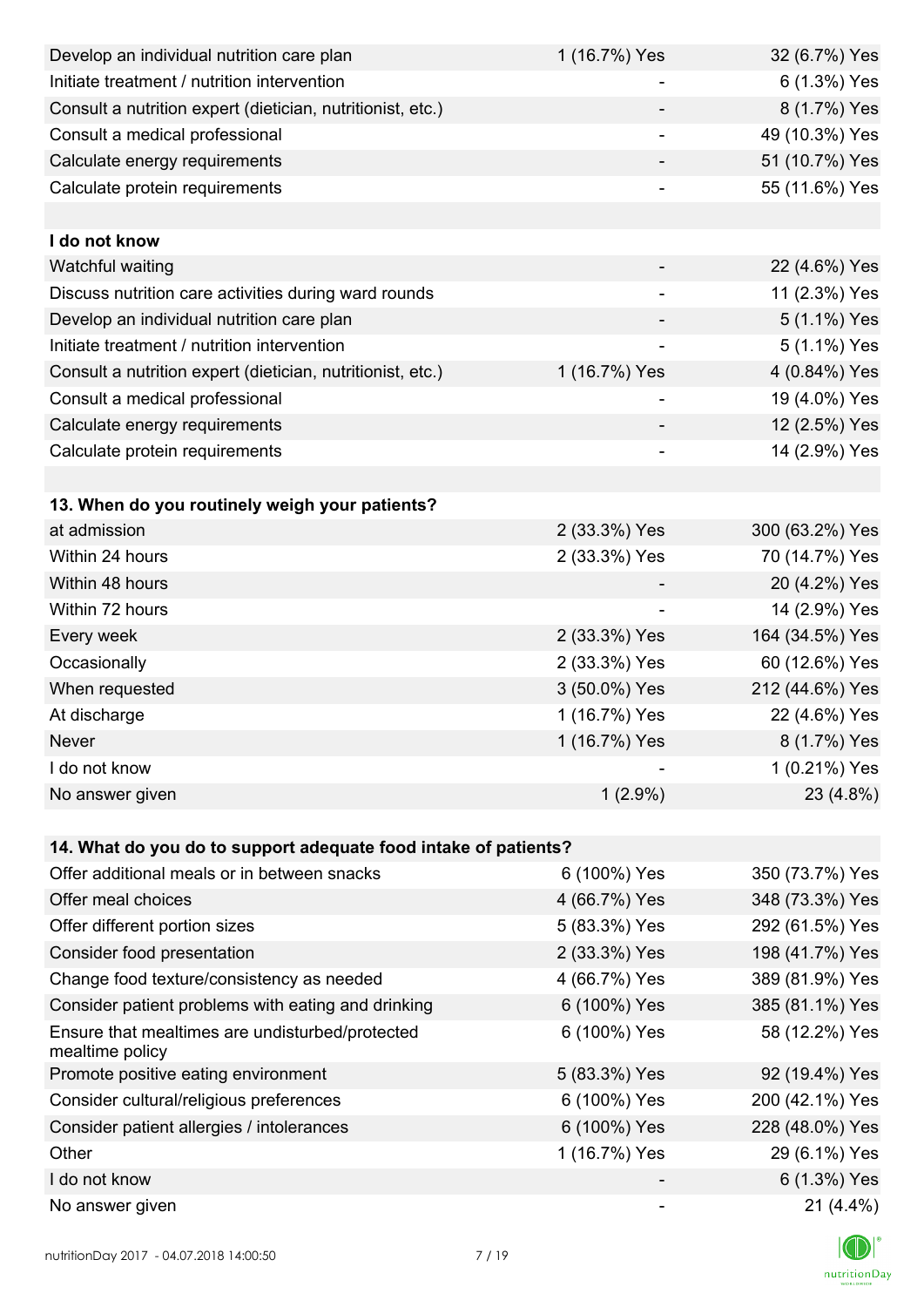| 15. Which nutrition-related standards or routine activities exist in your unit?      |                          |                  |
|--------------------------------------------------------------------------------------|--------------------------|------------------|
| Nutrition training is available                                                      | 1 (16.7%) Yes            | 267 (56.2%) Yes  |
| Reporting of nutrition related information to hospital<br>managers                   | 1 (16.7%) Yes            | 211 (44.4%) Yes  |
| Quality indicators are recorded and reported to national<br>or regional level        | 1 (16.7%) Yes            | 131 (27.6%) Yes  |
| Quality indicators are used for internal benchmarking                                | 2 (33.3%) Yes            | 175 (36.8%) Yes  |
| Patient feedback about food and food service is collected<br>using a questionnaire   | 4 (66.7%) Yes            | 302 (63.6%) Yes  |
| None                                                                                 | $\overline{\phantom{a}}$ | 21 (4.4%) Yes    |
| I do not know                                                                        |                          | 13 (2.7%) Yes    |
| No answer given                                                                      |                          | 37 (7.8%)        |
|                                                                                      |                          |                  |
| 16. At admission what is asked and documented?                                       |                          |                  |
| Change in weight                                                                     | 5 (83.3%) Yes            | 373 (78.5%) Yes  |
| Eating habits/difficulties                                                           | 6 (100%) Yes             | 349 (73.5%) Yes  |
| Nutrition before admission                                                           | 6 (100%) Yes             | 271 (57.1%) Yes  |
| None                                                                                 |                          | 9 (1.9%) Yes     |
| I do not know                                                                        |                          | 5 (1.1%) Yes     |
| No answer given                                                                      |                          | 39 (8.2%)        |
|                                                                                      |                          |                  |
| 17. On what forms is there a specific part about eating, nutrition or malnutrition?  |                          |                  |
|                                                                                      |                          |                  |
| a. Patient Record has a section for                                                  |                          |                  |
| indicating if the patient is malnourished or at risk of<br>malnutrition              | 3 (50.0%) Yes            | 335 (70.5%) Yes  |
| nutrition treatment                                                                  | 3 (50.0%) Yes            | 280 (58.9%) Yes  |
| None                                                                                 | 1 (16.7%) Yes            | 30 (6.3%) Yes    |
| I do not know                                                                        |                          | 4 (0.84%) Yes    |
|                                                                                      |                          |                  |
| b. Discharge Letter                                                                  |                          |                  |
| summarizes nutrition treatment received during stay                                  |                          | 171 (36.0%) Yes  |
| makes future nutrition-related recommendations                                       | 6 (100%) Yes             | 269 (56.6%) Yes  |
| None                                                                                 |                          | 56 (11.8%) Yes   |
| I do not know                                                                        |                          | 26 (5.5%) Yes    |
|                                                                                      |                          |                  |
| 18. Do you provide brochures about malnutrition to at<br>risk/malnourished patients? | 1 (20.0%) Yes            | 171 (44.5%) Yes  |
|                                                                                      |                          |                  |
| 19. Who filled in this sheet?                                                        |                          |                  |
| Head staff                                                                           |                          | $120(253\%)$ Yes |

| Head staff           | $\overline{\phantom{0}}$ | 120 (25.3%) Yes |
|----------------------|--------------------------|-----------------|
| <b>Dietician</b>     | ۰                        | 244 (51.4%) Yes |
| <b>Nurse</b>         | 6 (100%) Yes             | 127 (26.7%) Yes |
| Physician            | -                        | 74 (15.6%) Yes  |
| Administrative staff | -                        | 4 (0.84%) Yes   |

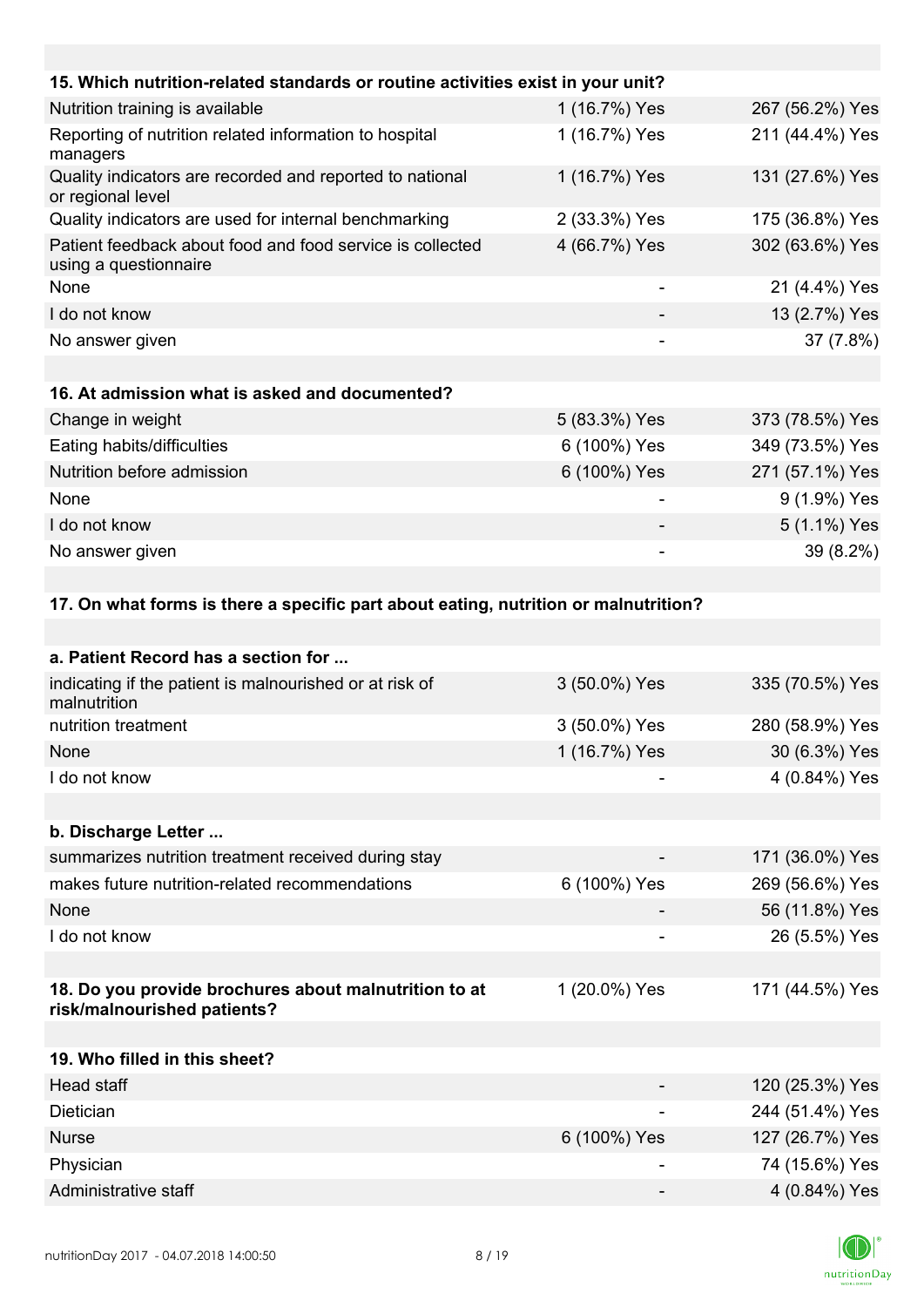| Other         | -                        | 8 (1.7%) Yes             |
|---------------|--------------------------|--------------------------|
| None          | $\overline{\phantom{0}}$ | $\overline{\phantom{0}}$ |
| I do not know | $\overline{\phantom{0}}$ | 3 (0.63%) Yes            |

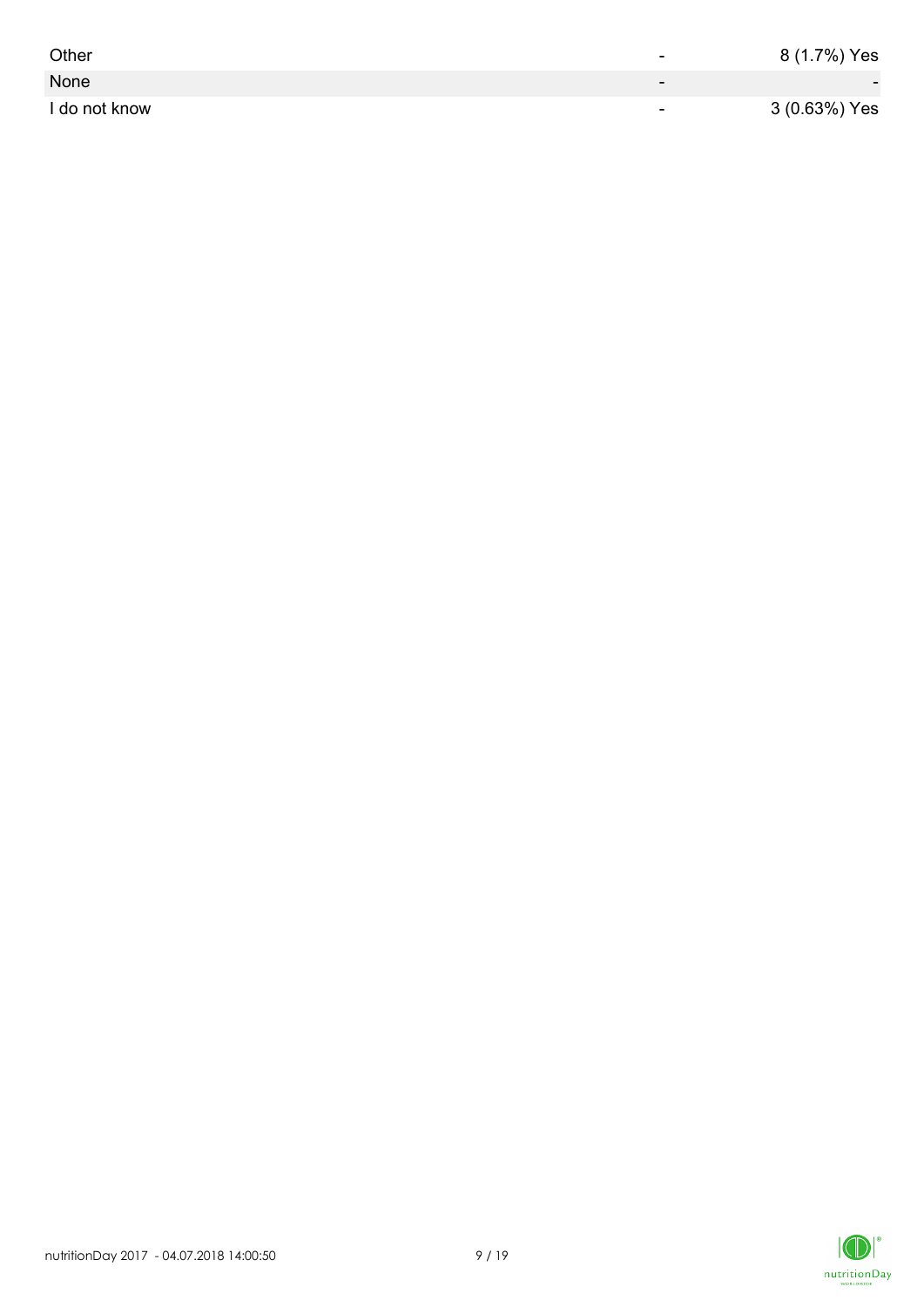|                                                                                         | <b>YOUR RESULTS</b> | <b>REFERENCE RESULTS</b> |
|-----------------------------------------------------------------------------------------|---------------------|--------------------------|
|                                                                                         |                     |                          |
| Total                                                                                   | 50                  | 9133                     |
| Age                                                                                     | 69 [55-79]          | 67 [53-78]               |
| Female                                                                                  | 33 (66.0%)          | 4630 (50.7%)             |
| Weight                                                                                  | 75.3±15.5           | 68.8±18.8                |
| Height                                                                                  | 168±11              | 164±10                   |
| <b>BMI</b>                                                                              | 26.6±5.3            | $25.4 \pm 6.0$           |
| 1. This hospital admission was                                                          |                     |                          |
| planned                                                                                 | $2(4.0\%)$          | 3186 (34.9%)             |
| an emergency                                                                            | 47 (94.0%)          | 5234 (57.3%)             |
| I do not know                                                                           | $1(2.0\%)$          | 713 (7.8%)               |
| No answer given                                                                         |                     |                          |
| 2a. Diagnosis at admission                                                              |                     |                          |
| 0100 Infectious and parasitic diseases                                                  | $4(8.0\%)$          | 833 (9.1%)               |
| 0200 Neoplasms                                                                          | $3(6.0\%)$          | 1451 (15.9%)             |
| 0300 Blood and bloodforming organs and the immune<br>mechanism                          | $3(6.0\%)$          | 612 (6.7%)               |
| 0400 Endocrine, nutritional and metabolic diseases                                      | 10 (20.0%)          | 1103 (12.1%)             |
| 0500 Mental health                                                                      | $2(4.0\%)$          | 340 (3.7%)               |
| 0600 Nervous system                                                                     | 25 (50.0%)          | 795 (8.7%)               |
| 0700 Eye and adnexa                                                                     | $1(2.0\%)$          | 134 (1.5%)               |
| 0800 Ear and mastoid process                                                            |                     | 71 (0.78%)               |
| 0900 Circulatory system                                                                 | 15 (30.0%)          | 1817 (19.9%)             |
| 1000 Respiratory system                                                                 | $1(2.0\%)$          | 1407 (15.4%)             |
| 1100 Digestive system                                                                   | $2(4.0\%)$          | 2255 (24.7%)             |
| 1200 Skin and subcutaneous tissue                                                       | $1(2.0\%)$          | 444 (4.9%)               |
| 1300 Musculoskeletal system and connective tissue                                       | $7(14.0\%)$         | 1332 (14.6%)             |
| 1400 Genitourinary system                                                               | $4(8.0\%)$          | 847 (9.3%)               |
| 1500 Pregnancy, childbirth and the puerperium                                           |                     | 126 (1.4%)               |
| 1600 Conditions originating in the perinatal period                                     |                     | 22 (0.24%)               |
| 1700 Congenital/chromosomal abnormalities                                               |                     | $9(0.10\%)$              |
| 1800 Symptoms, signs, abnormal clinical/lab findings                                    | $1(2.0\%)$          | 410 (4.5%)               |
| 1900 Injury, poisoning                                                                  | 11 (22.0%)          | 291 (3.2%)               |
| 2000 External causes of morbidity and mortality (e.g.<br>transport accidents, assaults) |                     | 173 (1.9%)               |
| 2100 Factors influencing health status and contact with<br>health services              | $1(2.0\%)$          | 214 (2.3%)               |
| No answer given                                                                         |                     |                          |
|                                                                                         |                     |                          |
| 3. Which conditions/comorbidities does this patient have?                               |                     |                          |
| Cardiac insufficiency                                                                   | $8(16.0\%)$         | 1665 (22.5%)             |

 $|D|$  $nutri   
tion Day$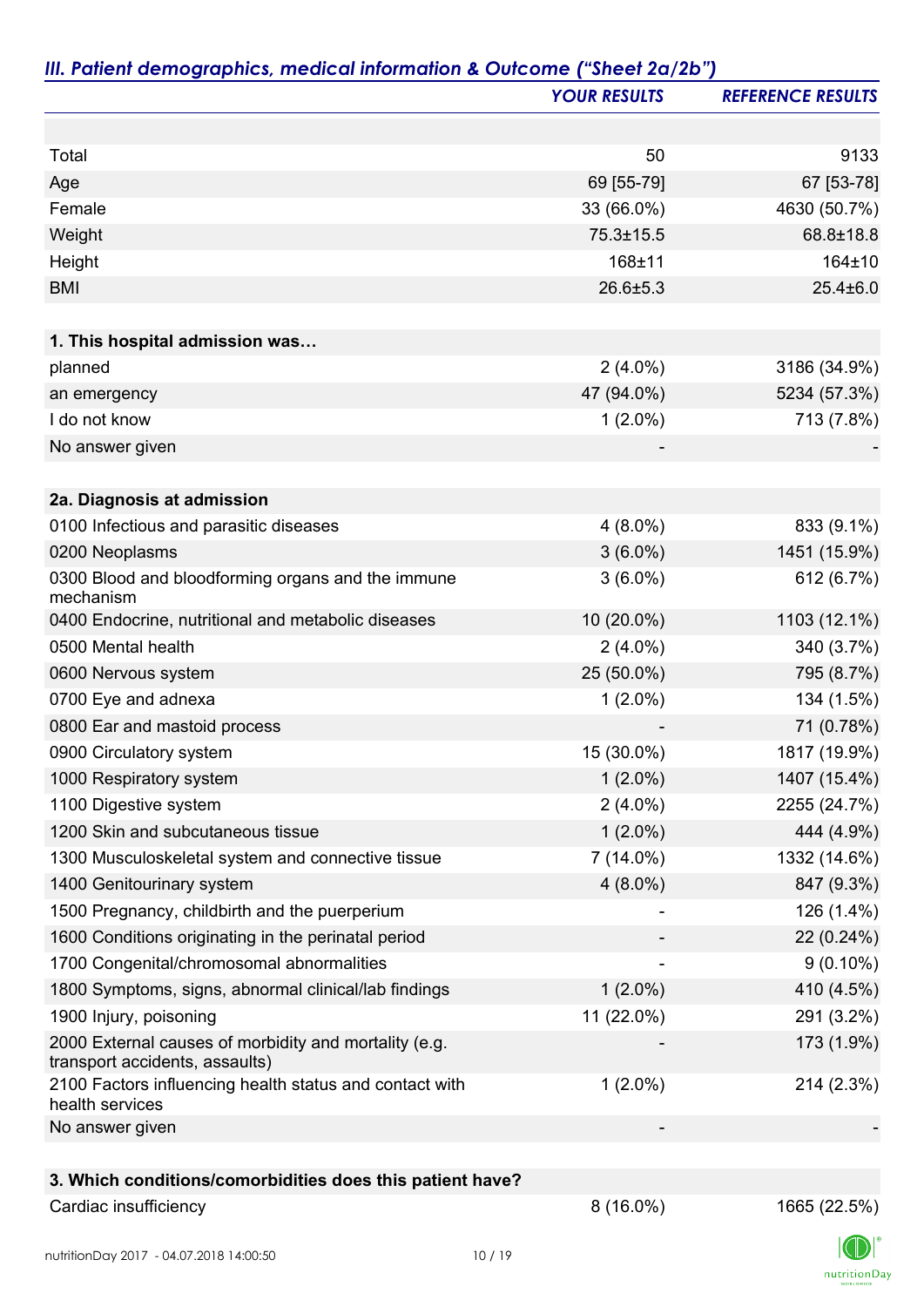| Myocardial infarction                                |             | 418 (5.9%)   |
|------------------------------------------------------|-------------|--------------|
| Chronic lung disease                                 | $1(2.0\%)$  | 1118 (15.3%) |
| Cerebral vascular disease                            | 14 (28.6%)  | 768 (10.7%)  |
| Peripheral vascular disease                          | $9(18.0\%)$ | 888 (12.3%)  |
| Chronic liver disease                                | $3(6.0\%)$  | 457 (6.4%)   |
| Chronic kidney disease                               | $2(4.1\%)$  | 853 (11.8%)  |
| <b>Diabetes</b>                                      | 12 (24.0%)  | 1983 (26.8%) |
| Cancer                                               | $5(10.0\%)$ | 1815 (24.8%) |
| Infection                                            | $9(18.0\%)$ | 1166 (16.0%) |
| Dementia                                             | $2(4.0\%)$  | 398 (5.6%)   |
| Major depressive disorder                            | $2(4.1\%)$  | 390 (5.5%)   |
| Other chronic mental disorder                        | $7(14.0\%)$ | 387 (5.5%)   |
| Other chronic disease                                | 16 (33.3%)  | 2029 (27.4%) |
| None                                                 | 13 (26.0%)  | 1421 (15.6%) |
|                                                      |             |              |
| 4a. Previous operation during this hospital stay     |             |              |
| Yes, planned                                         | $8(16.0\%)$ | 1796 (19.7%) |
| Yes, acute                                           | 14 (28.0%)  | 561 (6.1%)   |
| <b>No</b>                                            | 28 (56.0%)  | 6420 (70.3%) |
| I do not know                                        |             | 130 (1.4%)   |
| Missing                                              |             | 226 (2.5%)   |
|                                                      |             |              |
| Days since operation                                 | $3[2-6]$    | 4 [1-13]     |
|                                                      |             |              |
| 4b. Planned operation during this hospital stay      |             |              |
| Yes, today or tomorrow                               | $1(2.0\%)$  | 766 (8.4%)   |
| Yes, later                                           | $4(8.0\%)$  | 536 (5.9%)   |
| No                                                   | 44 (88.0%)  | 6795 (74.4%) |
| I do not know                                        |             | 417 (4.6%)   |
| Missing                                              | $1(2.0\%)$  | 619 (6.8%)   |
|                                                      |             |              |
| 5. Previous ICU admission during this hospital stay? | $3(6.0\%)$  | 982 (10.8%)  |
| (Yes)                                                |             |              |
|                                                      |             |              |
| 6. Is this patient terminally ill?                   | $2(4.0\%)$  | 660 (7.2%)   |
|                                                      |             |              |
| 7. Fluid status                                      |             |              |
| Normal                                               | 44 (88.0%)  | 7154 (78.3%) |
| Overloaded                                           |             | 518 (5.7%)   |
| Dehydrated                                           | $6(12.0\%)$ | 475 (5.2%)   |
| I do not know                                        |             | 986 (10.8%)  |
| Missing                                              |             |              |
|                                                      |             |              |
| 8. Number of different medications planned           |             |              |
| Oral                                                 | $4[3-6]$    | $5[2-8]$     |
|                                                      |             |              |
| nutritionDay 2017 - 04.07.2018 14:00:50              | 11/19       |              |

 $\textsf{nutritionDay}$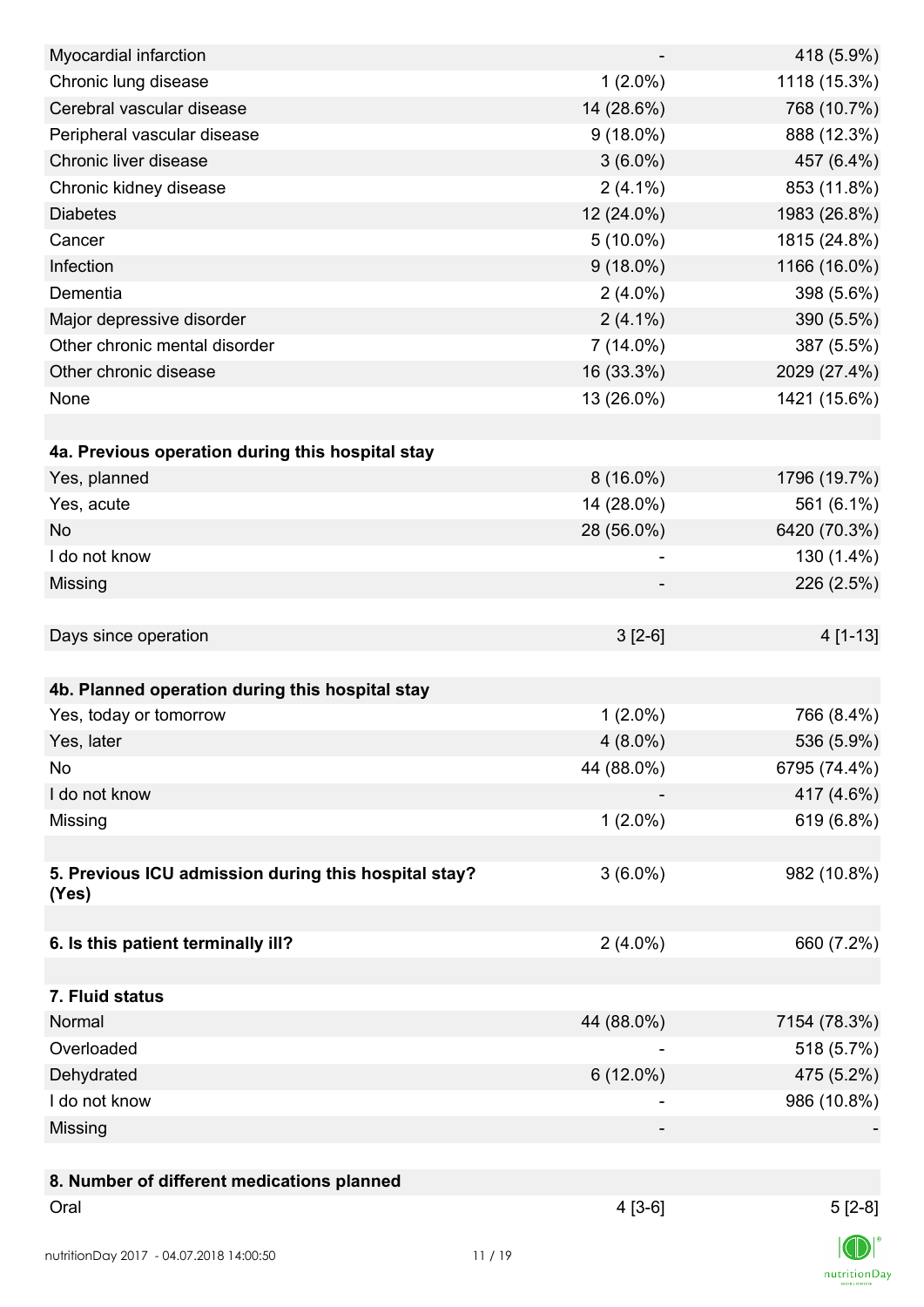| Other                                                                                    | $2[1-3]$       | $2[1-4]$     |
|------------------------------------------------------------------------------------------|----------------|--------------|
|                                                                                          |                |              |
| 9. Was this patient identified as malnourished or at risk of malnutrition?               |                |              |
| Malnourished                                                                             | $2(4.0\%)$     | 914 (10.0%)  |
| At risk                                                                                  | $9(18.0\%)$    | 1610 (17.6%) |
| No                                                                                       | 38 (76.0%)     | 5843 (64.0%) |
| I do not know                                                                            | $1(2.0\%)$     | 766 (8.4%)   |
| Missing                                                                                  | ٠              |              |
|                                                                                          |                |              |
| 10. IV Fluids                                                                            |                |              |
| Electrolyte solution (NaCl, Ringers lactate, etc)                                        | 23 (46.0%)     | 3595 (39.4%) |
| 5% Glucose solution                                                                      | $4(8.0\%)$     | 877 (9.6%)   |
|                                                                                          |                |              |
| 11. Number of ONS drinks planned                                                         | $1[0-2]$       | $0 [0-0]$    |
|                                                                                          |                |              |
| <b>12. Nutrition intake</b>                                                              |                |              |
| Regular hospital food                                                                    | 40 (80.0%)     | 5097 (55.8%) |
| Fortified/enriched hospital food                                                         | $2(4.0\%)$     | 801 (8.8%)   |
| Protein/energy supplement (e.g. ONS drinks)                                              | $2(4.0\%)$     | 1073 (11.7%) |
| <b>Enteral nutrition</b>                                                                 | $7(14.0\%)$    | 495 (5.4%)   |
| Parenteral nutrition                                                                     | $3(6.0\%)$     | 485 (5.3%)   |
| Special diet                                                                             | $4(8.0\%)$     | 3173 (34.7%) |
| None                                                                                     |                | 506 (5.5%)   |
|                                                                                          |                |              |
| 13a. All lines and Tubes                                                                 |                |              |
| <b>Central Venous</b>                                                                    | $\overline{a}$ | 752 (8.2%)   |
| Peripheral venous access                                                                 | 39 (78.0%)     | 4362 (47.8%) |
| Nasogastric                                                                              | $6(12.0\%)$    | 269 (2.9%)   |
| Nasojejunal                                                                              |                | 38 (0.42%)   |
| Nasoduadenal                                                                             |                | 22 (0.24%)   |
| Enterostoma                                                                              | $1(2.0\%)$     | 46 (0.50%)   |
| Percutaneous endoscopy/surgical gastrostomy                                              |                | 71 (0.78%)   |
| Percutaneous endoscopy/surgical jejunostomy                                              |                | 29 (0.32%)   |
| None                                                                                     | $8(16.0\%)$    | 4024 (44.1%) |
|                                                                                          |                |              |
| 13b. Were there complications with nutrition related lines<br>and tubes since admission? |                |              |
| Yes, previously                                                                          |                | 93 (1.0%)    |
| Yes, ongoing                                                                             | $1(2.0\%)$     | 80 (0.88%)   |
| <b>No</b>                                                                                | 47 (94.0%)     | 7577 (83.0%) |
| I do not know                                                                            |                | 871 (9.5%)   |
| Missing                                                                                  | $2(4.0\%)$     | 512 (5.6%)   |
|                                                                                          |                |              |

### **14. Please indicate if any of the following was done for this patient since admission**

| Energy requirements were determined |
|-------------------------------------|
|-------------------------------------|

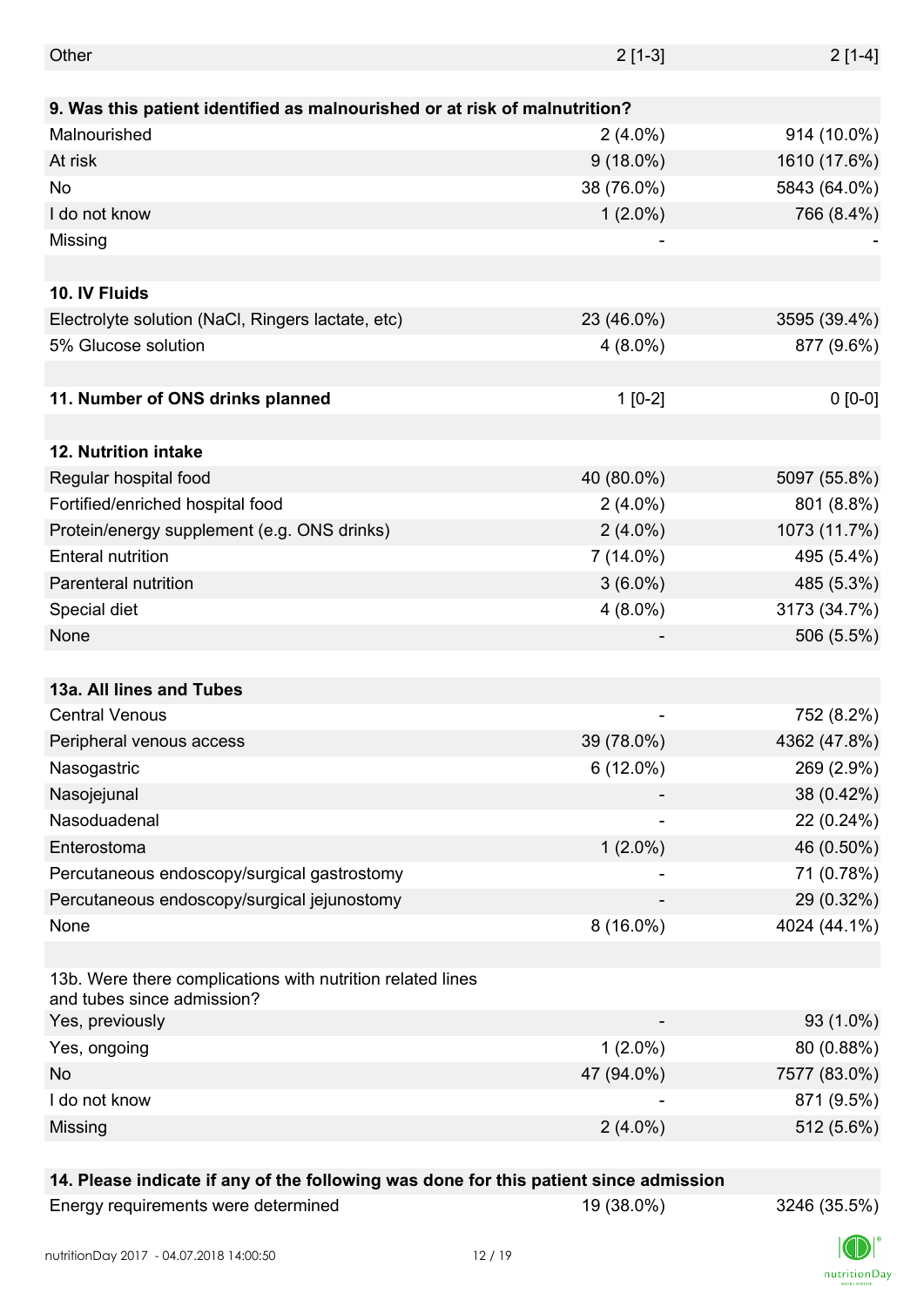| Protein requirements were determined                     | 11 (22.0%)               | 2888 (31.6%) |
|----------------------------------------------------------|--------------------------|--------------|
| Food/Nutrition intake was recorded in the patient record | 22 (44.0%)               | 4124 (45.2%) |
| Nutrition treatment plan was developed                   | 44 (88.0%)               | 3183 (34.9%) |
| Nutrition expert was consulted                           |                          | 3050 (33.4%) |
| Malnutrition status is recorded in the patient record    | $2(4.0\%)$               | 2529 (27.7%) |
| None                                                     |                          |              |
|                                                          |                          |              |
| 15a. Energy goal                                         |                          |              |
| < 500 kcal                                               |                          | 335 (3.7%)   |
| 500-999 kcal                                             |                          | 109 (1.2%)   |
| 1000-1499 kcal                                           | $6(12.0\%)$              | 957 (10.5%)  |
| 1500-1999 kcal                                           | 10 (20.0%)               | 2729 (29.9%) |
| >=2000 kcal                                              | 29 (58.0%)               | 993 (10.9%)  |
| Not determined                                           | $5(10.0\%)$              | 3222 (35.3%) |
| I do not know                                            |                          | 752 (8.2%)   |
| Missing                                                  |                          | 36 (0.39%)   |
|                                                          |                          |              |
| 15b. Energy intake                                       |                          |              |
| $< 500$ kcal                                             | $1(2.0\%)$               | 615 (6.7%)   |
| 500-999 kcal                                             |                          | 525 (5.7%)   |
| 1000-1499 kcal                                           | $7(14.0\%)$              | 1192 (13.1%) |
| 1500-1999 kcal                                           | $6(12.0\%)$              | 2032 (22.2%) |
| >=2000 kcal                                              | $5(10.0\%)$              | 597 (6.5%)   |
| Not determined                                           | 13 (26.0%)               | 2998 (32.8%) |
| I do not know                                            | 18 (36.0%)               | 1122 (12.3%) |
| Missing                                                  |                          | 52 (0.57%)   |
|                                                          |                          |              |
| 16. Since admission, this patient's health status has    |                          |              |
| Improved                                                 | 17 (34.0%)               | 4626 (50.7%) |
| Deteriorated                                             | $1(2.0\%)$               | 514 (5.6%)   |
| Remained the same                                        | 29 (58.0%)               | 2506 (27.4%) |
| This patient has just been admitted                      | $3(6.0\%)$               | 574 (6.3%)   |
| I do not know                                            |                          | 913 (10.0%)  |
| Missing                                                  |                          |              |
|                                                          |                          |              |
| Length of hospital stay (days)                           | 12 [9-19]                | 12 [6-24]    |
|                                                          |                          |              |
| <b>Outcome Code</b>                                      |                          |              |
| 1= Still in the hospital                                 | $4(8.0\%)$               | 796 (8.7%)   |
| 2= Transferred to another hospital                       | $1(2.0\%)$               | 219 (2.4%)   |
| 3= Transferred to long term care                         |                          | 373 (4.1%)   |
| 4= Rehabilitation                                        | $\overline{\phantom{a}}$ | 500 (5.5%)   |
| 5= Discharged home                                       | 42 (84.0%)               | 6731 (73.7%) |
| 6= Death                                                 | $3(6.0\%)$               | 283 (3.1%)   |

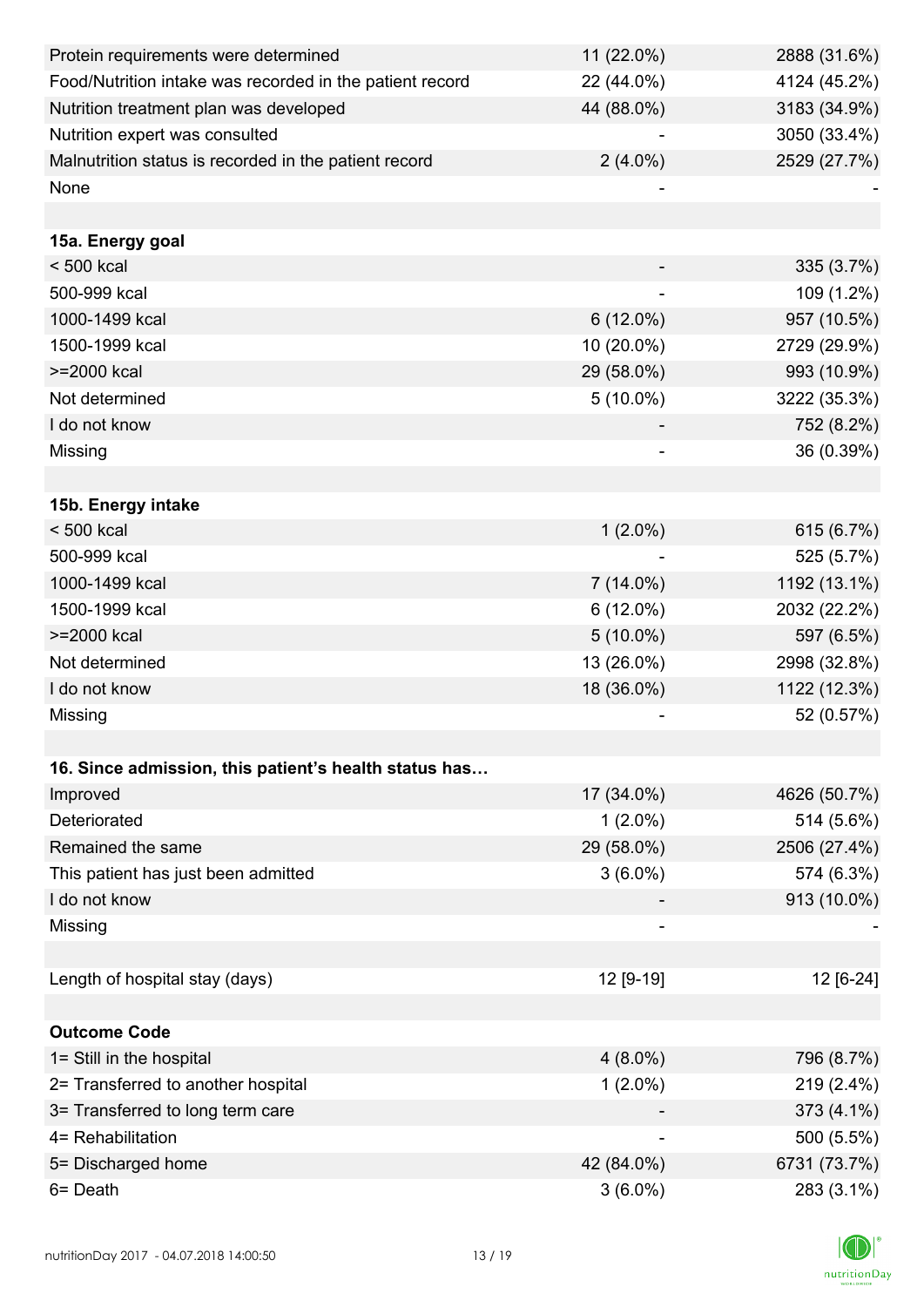| $7 =$ Others                         |            | 175 (1.9%)   |
|--------------------------------------|------------|--------------|
| Missing                              |            | 56 (0.61%)   |
|                                      |            |              |
| Readmitted since ND                  |            |              |
| $1 = No$                             | 44 (95.7%) | 6273 (77.4%) |
| 2= Yes, same hospital planned        |            | 483 (6.0%)   |
| 3= Yes, same hospital unplanned      | $2(4.3\%)$ | 471 (5.8%)   |
| 4= Yes, different hospital planned   |            | 45 (0.56%)   |
| 5= Yes, different hospital unplanned |            | 45 (0.56%)   |
| 6= Unknown                           |            | 366 (4.5%)   |
| Missing                              |            | 428 (5.3%)   |

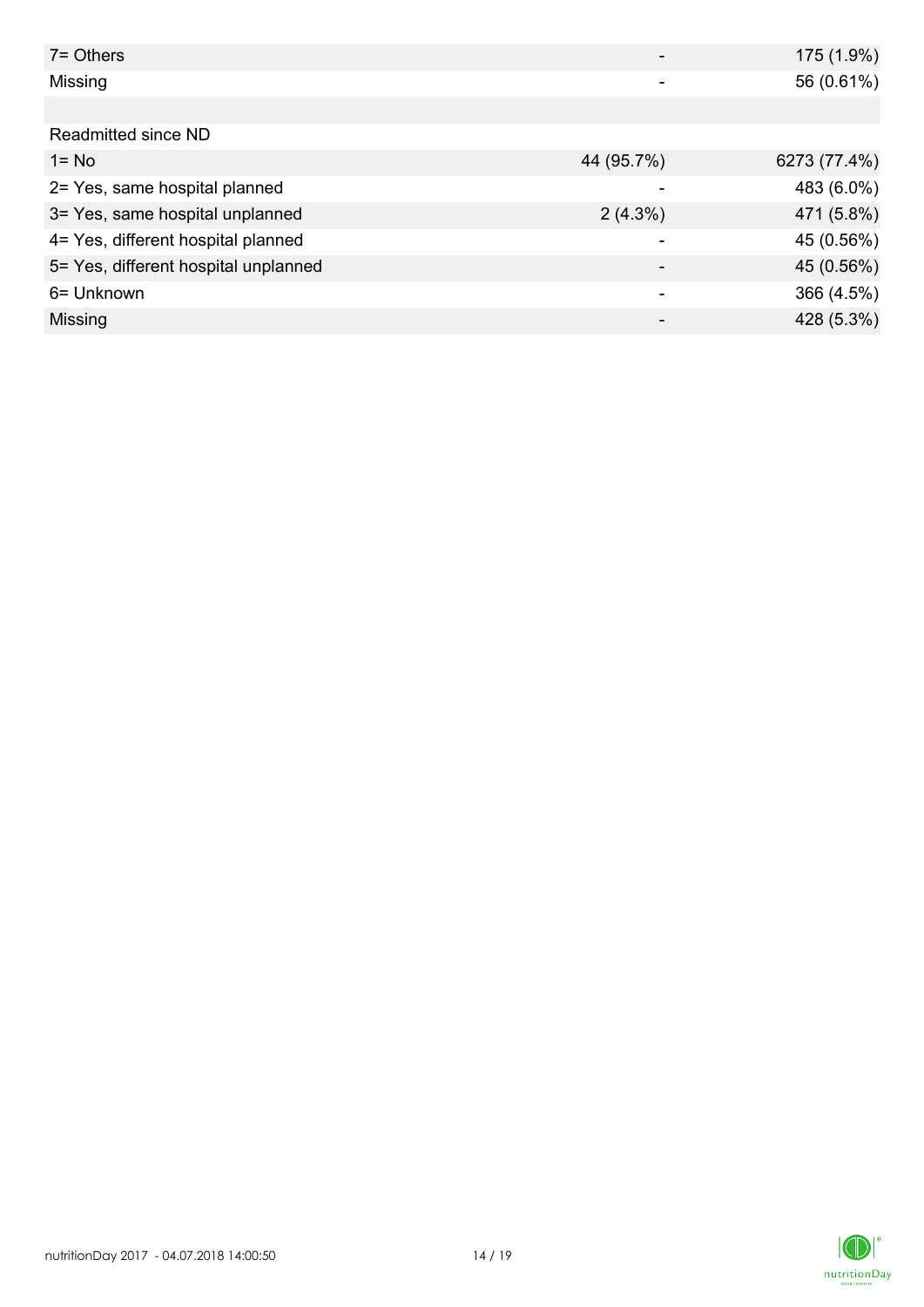|                                                                                      | <b>YOUR RESULTS</b> | <b>REFERENCE RESULTS</b> |
|--------------------------------------------------------------------------------------|---------------------|--------------------------|
|                                                                                      |                     |                          |
| 1. What are your typical dietary habits?                                             |                     |                          |
| No special dietary habits                                                            | 36 (73.5%)          | 6102 (69.3%)             |
| I am vegetarian                                                                      |                     | 153 (1.7%)               |
| I adhee to a vegan diet                                                              |                     | 53 (0.60%)               |
| I eat gluten-free diet                                                               |                     | 78 (0.89%)               |
| I avoid added sugars                                                                 | $4(8.2\%)$          | 1353 (15.4%)             |
| I avoid carbohydrates                                                                |                     | 515 (5.9%)               |
| I eat a low fat-diet                                                                 | $2(4.1\%)$          | 1034 (11.8%)             |
| I am lactose intolerant                                                              |                     | 343 (3.9%)               |
| Other special diet due to intolerances/allergies                                     |                     | 179 (2.0%)               |
| Other                                                                                | $9(18.4\%)$         | 617 (7.0%)               |
| No answer given                                                                      | $1(2.0\%)$          | 217 (2.5%)               |
|                                                                                      |                     |                          |
| 2. Where did you live before your current hospital admission?                        |                     |                          |
| At home                                                                              | 45 (91.8%)          | 7771 (88.3%)             |
| In a nursing home or other live-in facility                                          | $1(2.0\%)$          | 295 (3.4%)               |
| I was transferred from another hospital                                              |                     | 456 (5.2%)               |
| Other                                                                                | $2(4.1\%)$          | 147 (1.7%)               |
| Missing                                                                              | $1(2.0\%)$          | 131 (1.5%)               |
|                                                                                      |                     |                          |
| 3. In general, are you able to walk?                                                 |                     |                          |
| Yes                                                                                  | 15 (30.6%)          | 5599 (63.6%)             |
| Yes, with someone's help                                                             | 6(12.2%)            | 963 (10.9%)              |
| Yes, independently using a cane, walker, or crutches                                 | 18 (36.7%)          | 1142 (13.0%)             |
| No, I have a wheelchair                                                              |                     | 383 (4.4%)               |
| No, I am bedridden                                                                   | $9(18.4\%)$         | 579 (6.6%)               |
| Missing                                                                              | $1(2.0\%)$          | 134 (1.5%)               |
|                                                                                      |                     |                          |
| 4. In general, how would you say your health is?                                     |                     |                          |
| Very good                                                                            | $3(6.1\%)$          | 633 (7.2%)               |
| Good                                                                                 | 12 (24.5%)          | 3217 (36.6%)             |
| Fair                                                                                 | 14 (28.6%)          | 3329 (37.8%)             |
| Poor                                                                                 | 17 (34.7%)          | 1202 (13.7%)             |
| Very poor                                                                            | $2(4.1\%)$          | 268 (3.0%)               |
| Missing                                                                              | $1(2.0\%)$          | 151 (1.7%)               |
|                                                                                      |                     |                          |
| 5. Over the last 12 months prior to your current hospital admission approximately    |                     |                          |
| how many times have you seen a doctor?                                               | $4[2-6]$            | 4 [2-10]                 |
| how many times have you been admitted to the<br>hospital (Emergency room, any ward)? | $2[1-2]$            | $1[0-2]$                 |
| how many nights in total have you spent in hospital?                                 | $6[1-16]$           | $5[0-15]$                |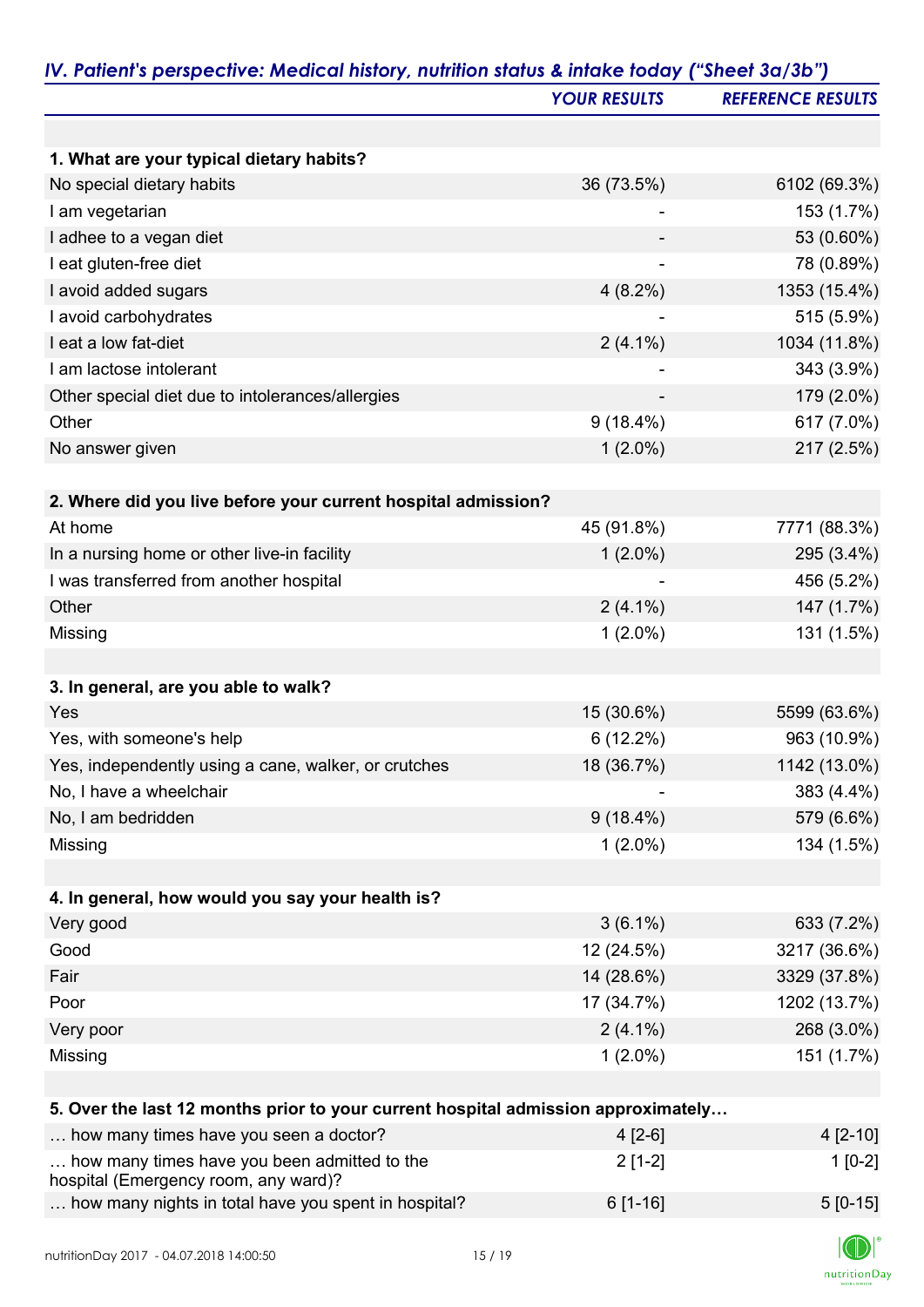| 6. How many different medications do you take routinely each day (prior to hospitalisation)? |             |              |
|----------------------------------------------------------------------------------------------|-------------|--------------|
| $1 - 2$                                                                                      | 12 (24.5%)  | 1694 (19.3%) |
| $3 - 5$                                                                                      | 13 (26.5%)  | 2352 (26.7%) |
| More than 5                                                                                  | 17 (34.7%)  | 2722 (30.9%) |
| None                                                                                         | $2(4.1\%)$  | 1418 (16.1%) |
| I do not know                                                                                | $3(6.1\%)$  | 449 (5.1%)   |
| Missing                                                                                      | $2(4.1\%)$  | 165 (1.9%)   |
|                                                                                              |             |              |
| 7. Do you have health insurance?                                                             |             |              |
| Yes, private insurance only                                                                  | 21 (42.9%)  | 1319 (15.0%) |
| Yes, public insurance only                                                                   | $5(10.2\%)$ | 4350 (49.4%) |
| Yes, both                                                                                    | 19 (38.8%)  | 1115 (12.7%) |
| None                                                                                         | $1(2.0\%)$  | 1177 (13.4%) |
| I prefer not to answer                                                                       | $1(2.0\%)$  | 510 (5.8%)   |
| Missing                                                                                      | $2(4.1\%)$  | 329 (3.7%)   |
|                                                                                              |             |              |
| 8. What was your weight 5 years ago?                                                         | 76 [65-90]  | 70 [60-83]   |
| I do not know                                                                                | 10 (20.4%)  | 2377 (27.0%) |
|                                                                                              |             |              |
| 9a. Have you lost weight within the last 3 months?                                           |             |              |
| Yes, intentionally                                                                           |             | 827 (9.4%)   |
| Yes, unintentionally                                                                         | 16 (32.7%)  | 3324 (37.8%) |
| No, my weight stayed the same                                                                | 18 (36.7%)  | 2582 (29.3%) |
| No, I gained weight                                                                          | $4(8.2\%)$  | 951 (10.8%)  |
| I do not know                                                                                | 10 (20.4%)  | 907 (10.3%)  |
| Missing                                                                                      | $1(2.0\%)$  | 209 (2.4%)   |
|                                                                                              |             |              |
| 9b. If yes, how many kg did you lose?                                                        | $4[3-5]$    | $6[3-10]$    |
| I do not know                                                                                | $3(18.8\%)$ | 701 (16.9%)  |
|                                                                                              |             |              |
| 10. Did you know about your hospitalisation two days                                         | 8(16.7%)    | 3271 (39.2%) |
| before admission? (Yes)                                                                      |             |              |
|                                                                                              |             |              |
| 11. Please indicate if you<br>were weighed at admission                                      | $3(6.1\%)$  | 4927 (56.7%) |
| were informed about your nutrition status                                                    | $8(16.7\%)$ | 2797 (32.5%) |
| were informed about nutrition care options                                                   | 6(12.5%)    | 2491 (29.0%) |
| received special nutrition care                                                              | $9(19.1\%)$ | 2357 (27.5%) |
|                                                                                              |             |              |
| 12. How well have you eaten in the week before you were admitted to the hospital?            |             |              |
| More than normal                                                                             | $1(2.0\%)$  | 388 (4.4%)   |
| Normal                                                                                       | 38 (76.0%)  | 5401 (61.8%) |
| About 3/4 of normal                                                                          | $1(2.0\%)$  | 844 (9.7%)   |

About half of normal 3 (6.0%) 1065 (12.2%)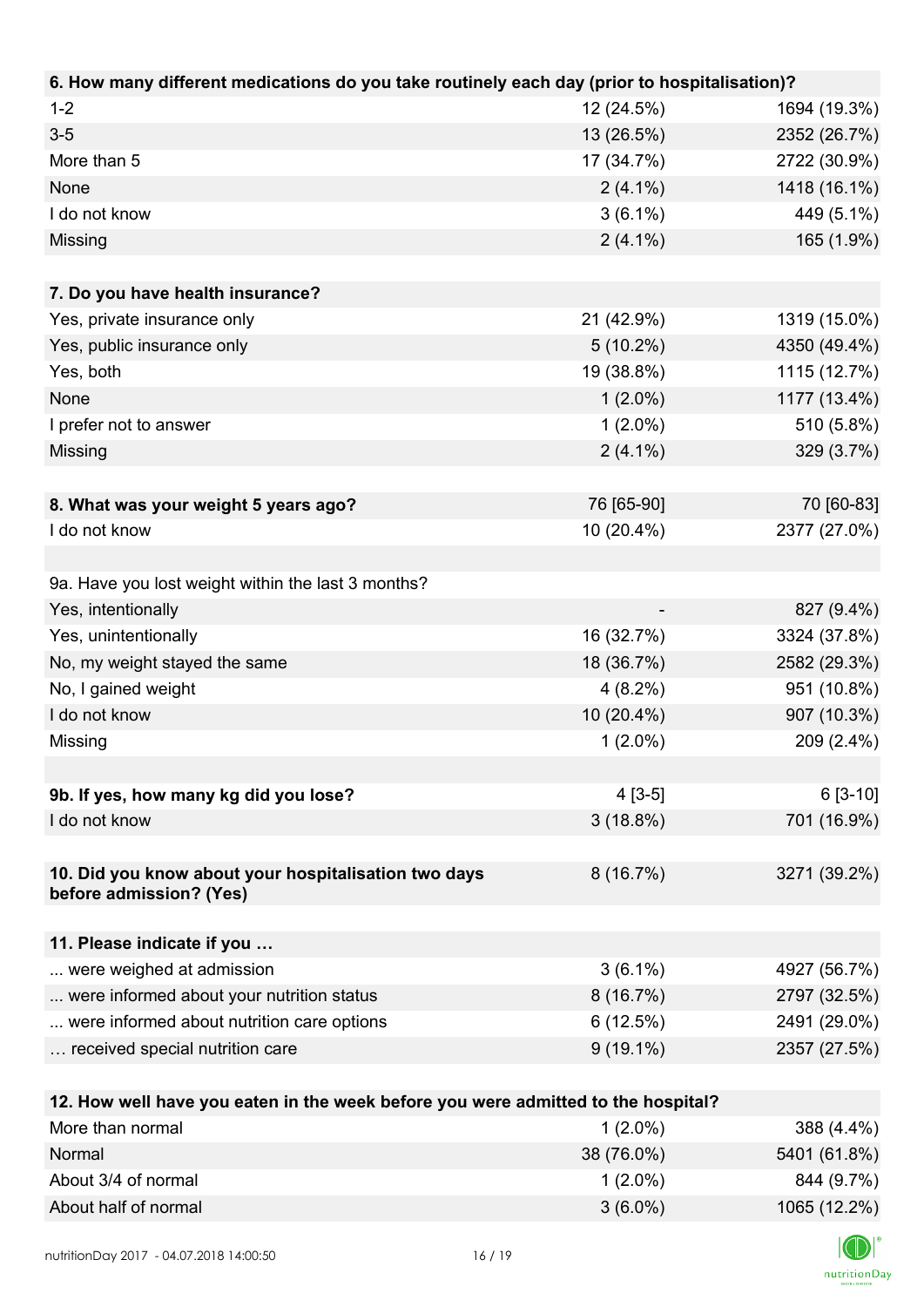| About a quarter to nearly nothing                                              | $1(2.0\%)$  | 791 (9.0%)   |
|--------------------------------------------------------------------------------|-------------|--------------|
| I do not know                                                                  |             | 88 (1.0%)    |
| Missing                                                                        | $6(12.0\%)$ | 167 (1.9%)   |
|                                                                                |             |              |
| 13. In general, how satisfied are you with the food at the hospital?           |             |              |
| Very satisfied                                                                 | 15 (30.0%)  | 2368 (27.1%) |
| Somewhat satisfied                                                             | 20 (40.0%)  | 2629 (30.1%) |
| <b>Neutral</b>                                                                 | $2(4.0\%)$  | 1752 (20.0%) |
| <b>Dissatisfied</b>                                                            | $3(6.0\%)$  | 691 (7.9%)   |
| Very dissatisfied                                                              |             | 261 (3.0%)   |
| I do not know                                                                  | $4(8.0\%)$  | 726 (8.3%)   |
| Missing                                                                        | $6(12.0\%)$ | 317 (3.6%)   |
|                                                                                |             |              |
| 14. Did you get any help with eating TODAY?                                    |             |              |
| Yes, from family or friends                                                    | $2(4.0\%)$  | 978 (11.2%)  |
| Yes, from hospital staff                                                       | 12 (24.0%)  | 581 (6.6%)   |
| No                                                                             | 34 (68.0%)  | 6652 (76.1%) |
| I do not know                                                                  |             | $113(1.3\%)$ |
| Missing                                                                        | $2(4.0\%)$  | 420 (4.8%)   |
|                                                                                |             |              |
| 15. Were you able to eat without interruption TODAY?<br>(Yes)                  | 37 (78.7%)  | 6110 (74.6%) |
|                                                                                |             |              |
| 16a. Please indicate how much hospital food you ate for lunch or dinner TODAY: |             |              |
| About all                                                                      | 23 (46.0%)  | 4213 (48.2%) |
| 1/2                                                                            | 19 (38.0%)  | 2075 (23.7%) |
| 1/4                                                                            | $3(6.0\%)$  | 1064 (12.2%) |
| Nothing                                                                        | $2(4.0\%)$  | 1004 (11.5%) |
| Missing                                                                        | $3(6.0\%)$  | 388 (4.4%)   |
|                                                                                |             |              |
| 16b. The portion size of the meal I ordered TODAY was                          |             |              |
| Standard                                                                       | 36 (72.0%)  | 5611 (64.2%) |
| Smaller                                                                        |             | 811 (9.3%)   |
| Larger                                                                         | $1(2.0\%)$  | 344 (3.9%)   |
| I do not know                                                                  | $2(4.0\%)$  | 884 (10.1%)  |
| Missing                                                                        | 11 (22.0%)  | 1094 (12.5%) |
|                                                                                |             |              |
| 17. If you did not eat everything of your meal, please tell us why:            |             |              |
| I did not like the type of food offered                                        | 3(12.5%)    | 608 (14.7%)  |
| I did not like the smell/taste of the food                                     | $2(8.3\%)$  | 474 (11.4%)  |
| The food did not fit my cultural/religious preferences                         |             | 54 (1.3%)    |
| The food was too hot                                                           |             | 15 (0.36%)   |
| The food was too cold                                                          |             | 95(2.3%)     |
| Due to food allergy/intolerance                                                |             | 27 (0.65%)   |
| I was not hungry at that time                                                  | $5(20.8\%)$ | 709 (17.1%)  |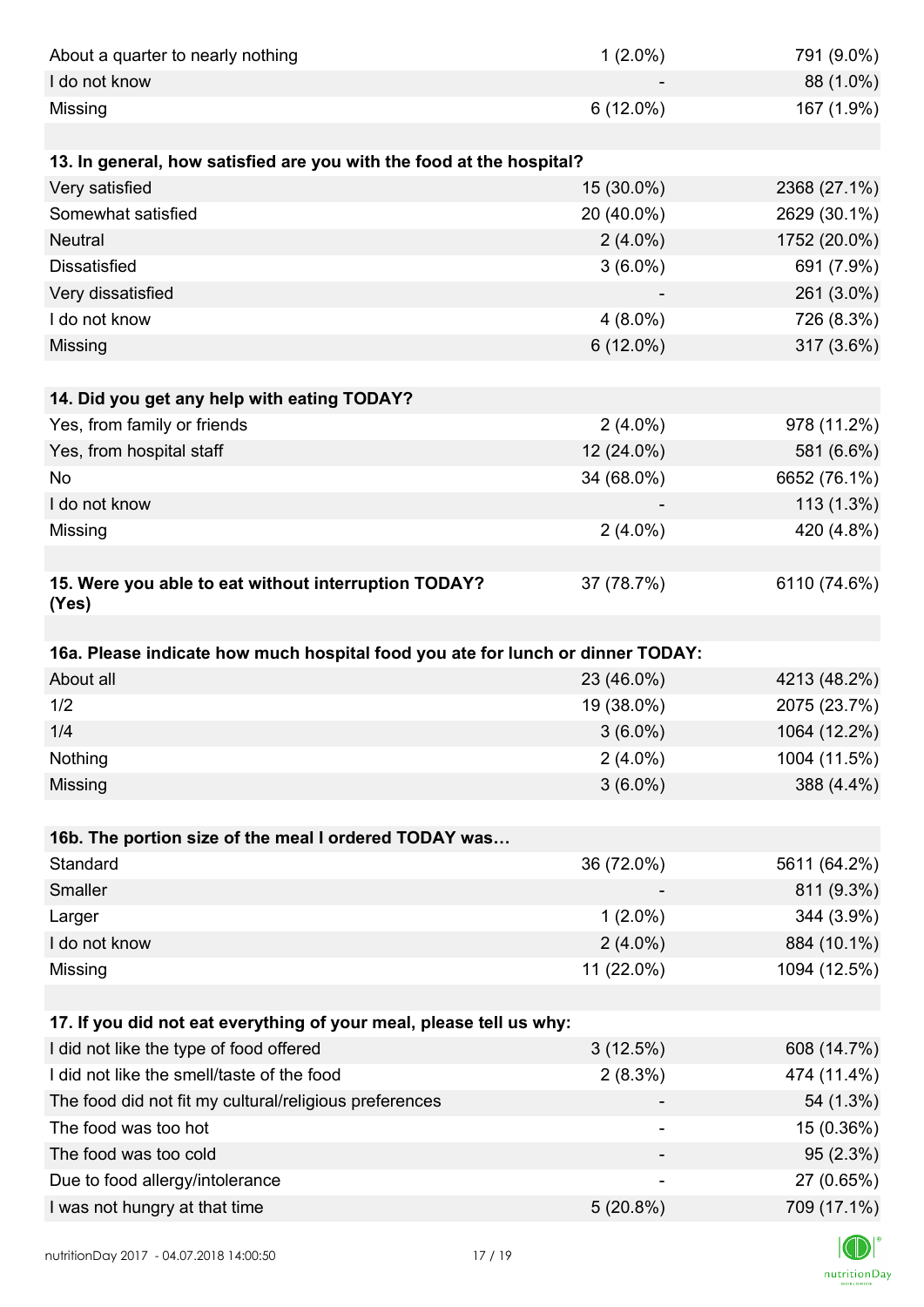| I do not have my usual appetite                                                      | 5(20.8%)    | 1167 (28.2%) |
|--------------------------------------------------------------------------------------|-------------|--------------|
| I have problems chewing/swallowing                                                   | 3(12.5%)    | 239 (5.8%)   |
| I normally eat less than what was served                                             | 7 (29.2%)   | 457 (11.0%)  |
| I had nausea/vomiting                                                                |             | 345 (8.3%)   |
| I was too tired                                                                      | $2(8.3\%)$  | 227 (5.5%)   |
| I cannot eat without help                                                            | $1(4.2\%)$  | 73 (1.8%)    |
| I was not allowed to eat                                                             | $1(4.2\%)$  | 460 (11.1%)  |
| I had an exam, surgery, or test and missed my meal                                   | $2(8.3\%)$  | 243 (5.9%)   |
| I did not get requested food                                                         |             | 54 (1.3%)    |
| No answer given                                                                      | $2(8.3\%)$  | 510 (12.3%)  |
|                                                                                      |             |              |
| 18. Enter the number of glasses/cups of the drinks you consumed in the last 24 hours |             |              |
| Water                                                                                | $1[1-2]$    | $3[2-5]$     |
| Tea                                                                                  | $1[1-1]$    | $1[0-2]$     |
| Coffee                                                                               | $1[1-1]$    | $1[0-2]$     |
| <b>Milk</b>                                                                          | $1[1-1]$    | $1[0-1]$     |
| Fruit juice                                                                          | $1[1-1]$    | $1[0-2]$     |
| Soft drinks                                                                          |             | $0 [0-1]$    |
| Nutrition drink                                                                      | $1[1-1]$    | $0 [0-1]$    |
| Other                                                                                | $1[1-1]$    | $0 [0-1]$    |
|                                                                                      |             |              |
| 19a. Did you eat any food apart from hospital food<br><b>TODAY?</b>                  | 17 (39.5%)  | 2179 (27.2%) |
| 19b. If yes, what did you eat?                                                       |             |              |
| Sweet snacks                                                                         | $8(47.1\%)$ | 548 (25.1%)  |
| Salty snacks                                                                         | 2(11.8%)    | 290 (13.3%)  |
| Homemade food                                                                        | 2(11.8%)    | 320 (14.7%)  |
| Fruits                                                                               | 10 (58.8%)  | 774 (35.5%)  |
| Dairy products                                                                       | 2(11.8%)    | 221 (10.1%)  |
| Food delivered/restaurant                                                            |             | 85 (3.9%)    |
| Sandwich                                                                             |             | 145 (6.7%)   |
| Other                                                                                | $1(5.9\%)$  | 429 (19.7%)  |
|                                                                                      |             |              |
| 20. How has your food intake changed since your hospital admission?                  |             |              |
| Increased                                                                            | $2(4.0\%)$  | 1201 (13.7%) |
| Decreased                                                                            | 16 (32.0%)  | 2809 (32.1%) |
| Stayed the same                                                                      | 25 (50.0%)  | 3616 (41.4%) |
| I do not know                                                                        | $4(8.0\%)$  | 601 (6.9%)   |
| Missing                                                                              | $3(6.0\%)$  | 517 (5.9%)   |
|                                                                                      |             |              |
| 21. TODAY I feel                                                                     |             |              |
| Stronger than at admission                                                           | 20 (40.0%)  | 3792 (43.4%) |
| Weaker than at admission                                                             | $8(16.0\%)$ | 1514 (17.3%) |
| Same as at admission                                                                 | 15 (30.0%)  | 2454 (28.1%) |
|                                                                                      |             |              |